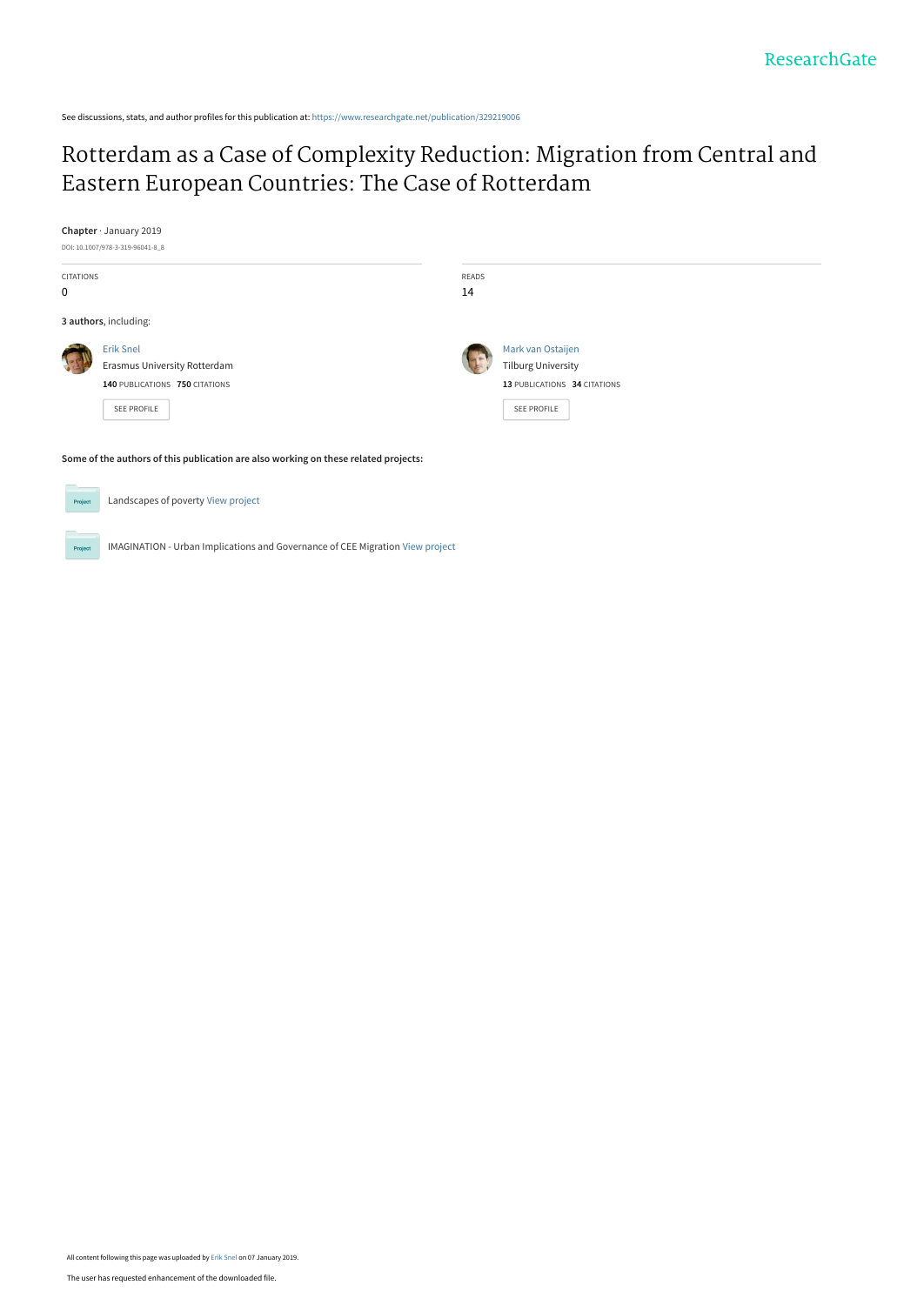# **Chapter 8 Rotterdam as a Case of Complexity Reduction: Migration from Central and Eastern European Countries**



**Erik Snel, Mark van Ostaijen, and Margrietha 't Hart**

Various authors have described the Netherlands as a 'reluctant country of immigration'. Although the Netherlands was de facto an immigration country, until recently it seemed unwilling to admit it (Cornelius et al. 2004; Muus 2004; Van Meeteren et al. 2013). Similarly, with 174 different nationalities in the city, Rotterdam is characterised by 'superdiversity' (Vertovec 2007). But unlike cities such as London or Amsterdam who celebrate their diverse populations, Rotterdam is rather reluctant to do so. Rotterdam local politics and local policies seldom welcome ethnic and cultural diversity in the city. They rather underline the problems related to the presence of migrants and their families, particularly when they live concentrated in certain Rotterdam districts. This reluctance is also apparent in the reaction of Rotterdam authorities to the arrival and settlement of new migrants from Central and Eastern Europe in the aftermath of the EU-enlargement in 2004, the central topic of this chapter. Although statistics about the size of Central and Eastern European (further CEE) migrants and how many families actually live in the city are contested, Rotterdam authorities estimated their numbers to be up to 50,000 (Municipality Rotterdam 2015).

However, as Vertovec (2007: 1025) stresses, superdiversity is not only about more ethnicities or nationalities in receiving communities, but it is also about a "multiplication" of other relevant variables such as differential immigration statuses or labour market outcomes. As we shall argue, CEE labour migrants in Rotterdam are a diverse population in various respects. Firstly, in terms of temporality. Although many CEE labour migrants are typical temporary or 'circular' migrants, who travel

E. Snel  $(\boxtimes) \cdot M$ . 't Hart

Department of Public Administration and Sociology (DPAS), Erasmus University Rotterdam, Rotterdam, The Netherlands e-mail: snel@essb.eur.nl

M. van Ostaijen Tilburg School of Governance, Tilburg University, Tilburg, The Netherlands e-mail: m.vanostaijen@uvt.nl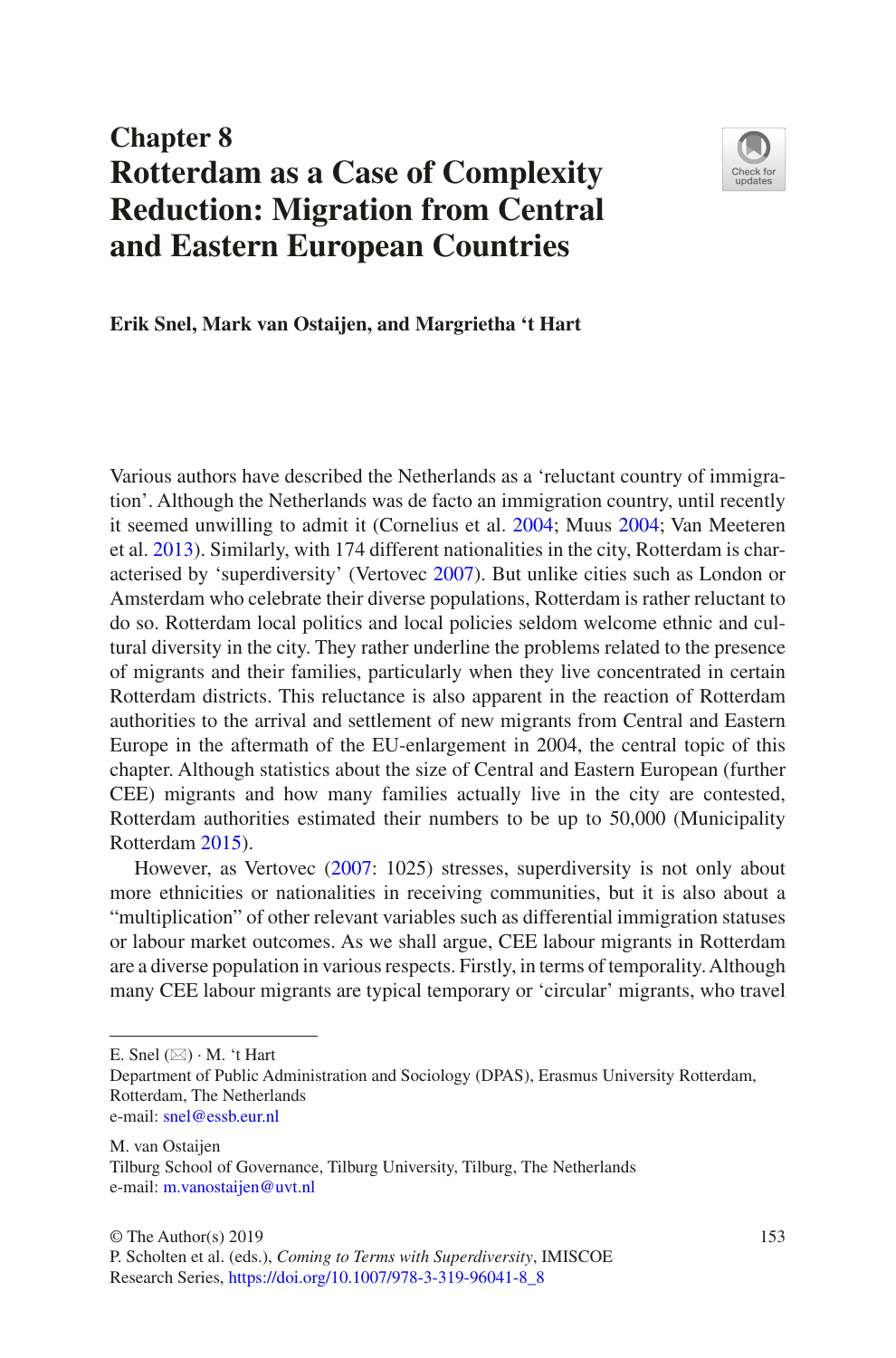up and down between sending and receiving countries, a growing number of them settle more permanently in the Netherlands (Engbersen et al. 2013). Secondly, in terms of socio-economic status. CEE labour migrants are also diverse in terms of their labour market positions. Although many of them work in low-skilled, low-paid and often flexible jobs, and sometimes in informal work arrangements, some CEE labour migrants have relatively high occupational positions. They work as IT specialists, dentists or as scientific researchers (Engbersen et al. 2013). This shows that the popular image of CEE labour migrants as workers at 'the bottom' of the urban labour markets is too simplistic. Despite these multiple diversities, this chapter will argue that the Rotterdam political debates and local policies regarding CEE migrants seem to rely on complexity reduction, especially regarding its temporality and socio-economic status. Rotterdam policies mainly focus on temporary low-skilled workers and the (alleged) problems related to this category (such as flexible work relations, exploitation by irregular temporary employment agencies, uncertain housing conditions in overcrowded accommodations, with disorder and public nuisance as a result, etc.) while neglecting the fact that other CEE labour migrants and their families live in Rotterdam in far more stable conditions.

This chapter consists of four parts. The first part discusses what we know from previous research about the social and economic position of CEE migrants in the Netherlands and more specifically in Rotterdam. The second part maps how the city of Rotterdam responds to these 'new' migrant groups in the city by means of local policy efforts. One recurring issue on the Rotterdam agenda, as we shall see, relates to (alleged) nuisance caused by CEE labour migrants in already vulnerable Rotterdam districts where they live. The third part of this chapter, based on administrative data from Rotterdam, examines whether the influx of CEE nationals in Rotterdam districts has indeed resulted in increased numbers of *registered incidences* of nuisance and/or in the increased *perceptions* of disorder among neighbourhood residents. We conclude with some general remarks about the Rotterdam policy approach on CEE migration.

#### **8.1 CEE Migrants in Rotterdam**

Rotterdam has always been a city of immigrants. In the late nineteenth century, Rotterdam expanded rapidly from being a small town with 90,000 residents to a major city with over 300,000 residents. This rapid population increase was mainly due to the massive influx of internal labour migrants and their families from the southern Dutch provinces, Brabant and Zeeland; these migrants were, so to say, early 'allochthonous' (literally: from another territory) in Rotterdam. Like so many West-European cities, Rotterdam received a second wave of labour migrants and their families in the 1960s and 1970s. These so-called 'guest workers' mainly came from Mediterranean countries such as Turkey and Morocco. And now, Rotterdam is experiencing a third period of migrant workers, this time from the new EU-member states in Central and Eastern Europe.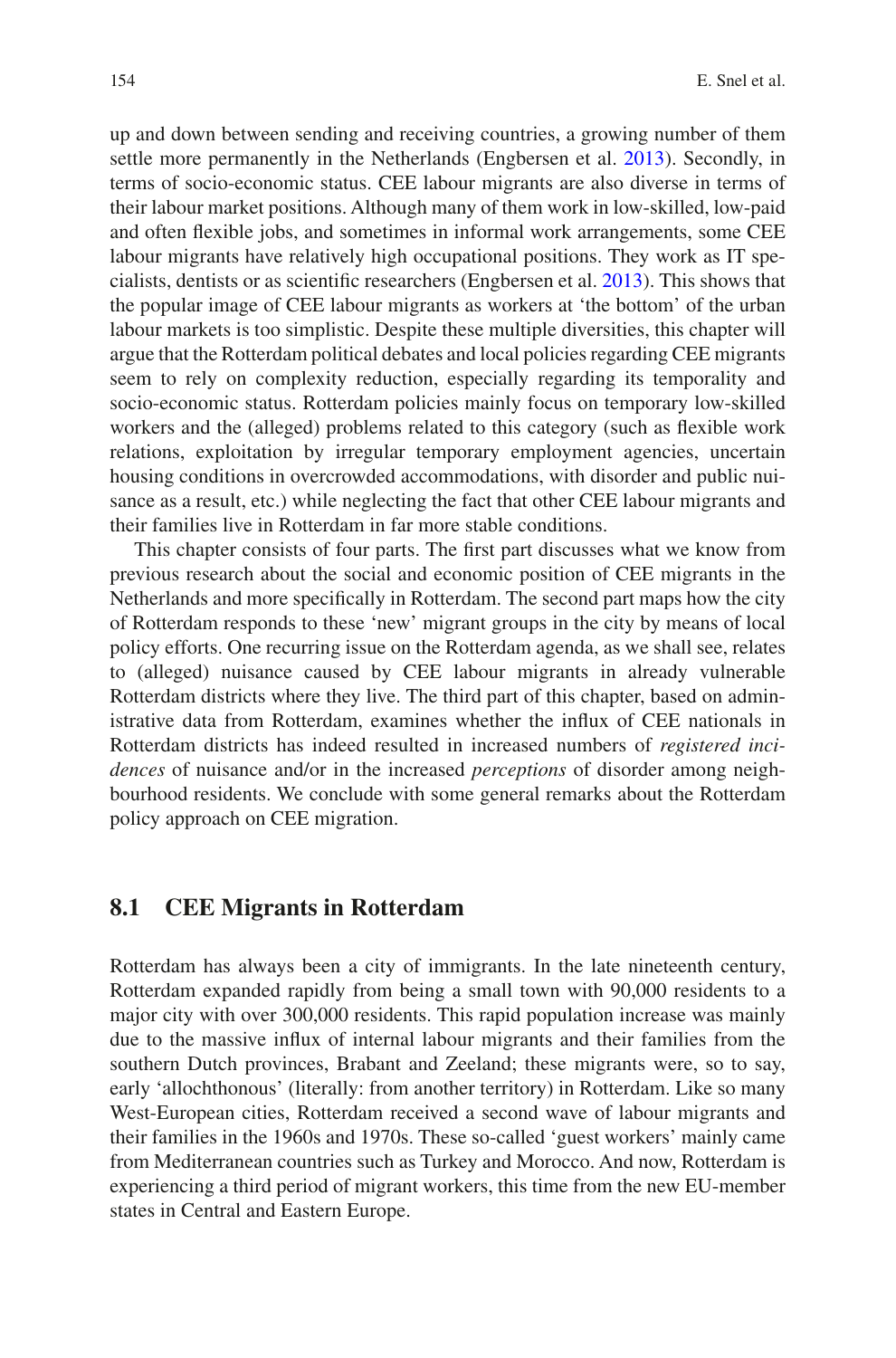

**Fig. 8.1** EU-nationals from Central and Eastern European countries in Rotterdam (2004–2015). (Source: Municipality of Rotterdam (OBI))

The first CEE labour migrants arrived in Rotterdam already before 2004, the year of the first EU-enlargements.<sup>1</sup> In January 2004, 1450 CEE nationals were officially registered in the city. Although the municipal statistics do not tell us what these CEE nationals did at the time, we can assume that most of them were labour migrants, particularly from Poland. Already in the 1990s, the Dutch government signed an agreement with Poland that enabled Polish workers to be employed in the agriculture and horticulture sector. As a result of this agreement, thousands of temporary workers came to the Netherlands to work in the horticultural industry such as in the municipality of Westland (Sert 2014). Most likely, some of these temporary migrant workers were housed in Rotterdam. Between 2004 and early 2015, the total number of *registered* CEE nationals in Rotterdam increased from 1450 to 12,300.<sup>2</sup> About half of the CEE nationals in Rotterdam came from Poland, but the city also hosts relatively large numbers of Bulgarians, Hungarians and Romanians (see Fig. 8.1). With a total population of 625,000 residents (early 2015), this implies that 2% of the total Rotterdam population is registered as 'CEE national'.

<sup>1</sup> In May 2004, Cyprus, Czech Republic, Estonia, Hungary, Lithuania, Latvia, Malta, Poland, Slovakia and Slovenia joined the European Union. In January 2007, Romania and Bulgaria also acceded to the EU, as did Croatia in January 2014.

<sup>2</sup> In this chapter we use data about the number of CEE *nationals* in Rotterdam, rather than the number of "allochthonous" which is more familiar in the Netherlands. The latter figure includes anyone who is either born in *or* who has at least one parent born in a CEE country. This includes long-term CEE residents in the Rotterdam (for instance, CEE family migrants who once arrived in the Netherlands) and also children of mixed couples. By using data about CEE nationals, we intent to focus on recently arrived CEE migrants in Rotterdam (partly migrant workers, but also students and recently arrived family migrants). The number of CEE nationals is somewhat lower than the number of CEE residents in Rotterdam measured by "country of birth". These figures include nationals from Bulgaria, Romania, and Croatia in all years, although these countries joined the EU only in 2007 and 2014 respectively.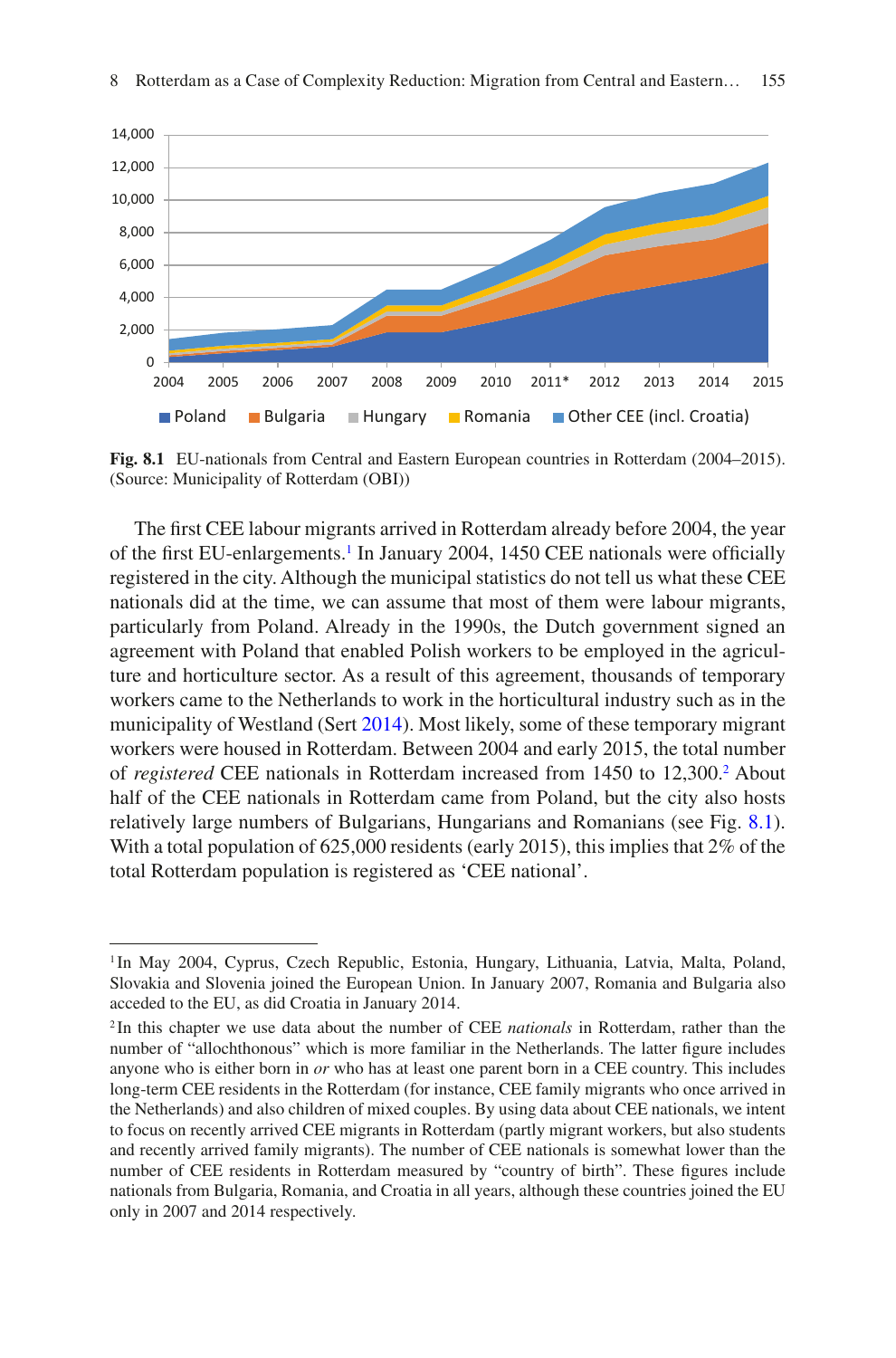However, the actual number of CEE migrants residing in the city of Rotterdam is higher than the number of those registered in the municipal population registrations. As previous research shows, many CEE migrants do not register with the local authorities. In fact, according to Dutch immigration legislation, foreigners are only obliged to register when they stay (or intent to stay) more than 4 months. In a survey of 150 labour migrants from Poland, Romania and Bulgaria in Rotterdam, only one third of the respondents reported they had actually registered with the municipality (Snel et al. 2011a, b: 18). This corresponds with later research of Van der Heijden et al. (2013). Using statistical estimation techniques and various sources of administrative data, they estimate that 340,000 CEE residents were actually present in the Netherlands in 2010, three times more than the number of registered CEE residents at the time. Applying this ratio to the number of registered CEE residents in the city, the Rotterdam authorities estimate that there are between 30,000 and 50,000 CEE residents in the city (Municipality Rotterdam 2015).3

For the time being, we can conclude that we do not have exact figures about the amount of CEE residents in Rotterdam. We do know that a small majority (53%) of the registered CEE residents in Rotterdam is female.<sup>4</sup> This shows that the migration from Central and Eastern Europe to Rotterdam (and to Western Europe in general) is in line with the more general trend towards a "feminization" of international migration (Castles et al. 2014). We also know that the registered CEE residents in Rotterdam are concentrated in specific Rotterdam districts such as Delfshaven in the northern part and Feijenoord and Charlois, located in the southern part of the city. These districts are known as places with relatively many private landlords renting accommodation. Migrant workers are often in need of immediate lodging, and as public housing has long waiting queues, private rented dwellings are attractive for them, even when they are overcrowded (migrant workers often have to share a bedroom), poorly maintained or costly (De Leeuw et al. 2016; Snel et al. 2011a, b: 30).

Another relevant issue concerns the return intentions of CEE labour migrants. Although CEE migrant workers are often perceived and treated as typical temporary or circular migrants, a growing number of them intends to stay longer or even permanently in the Netherlands. When asked how long they intend to stay in the Netherlands, only one in five of the Rotterdam respondents indicated they wanted to stay in the Netherlands for 2 years at most (Snel et al. 2011a, b: 33). About one third of the respondents wanted to stay for 5 years or longer (including permanently) and about 40% of them said they "don't know" how long they will stay. The latter answer, also called 'intentional unpredictability', is said to be typical for many CEE migrants in Western Europe (Drinkwater et al. 2010). In Rotterdam, about one in three of the Polish and Romanian respondents and not less than 45% of the Bulgarian respondents said they do not know whether they will stay in the Netherlands. This illustrates the uncertain life conditions and prospects of many CEE migrant workers

<sup>3</sup>Uitvoeringsagenda 2015–2018, pp. 6.

<sup>4</sup>Rapportage Monitor EU-arbeidsmigratie 2014, pp. 10.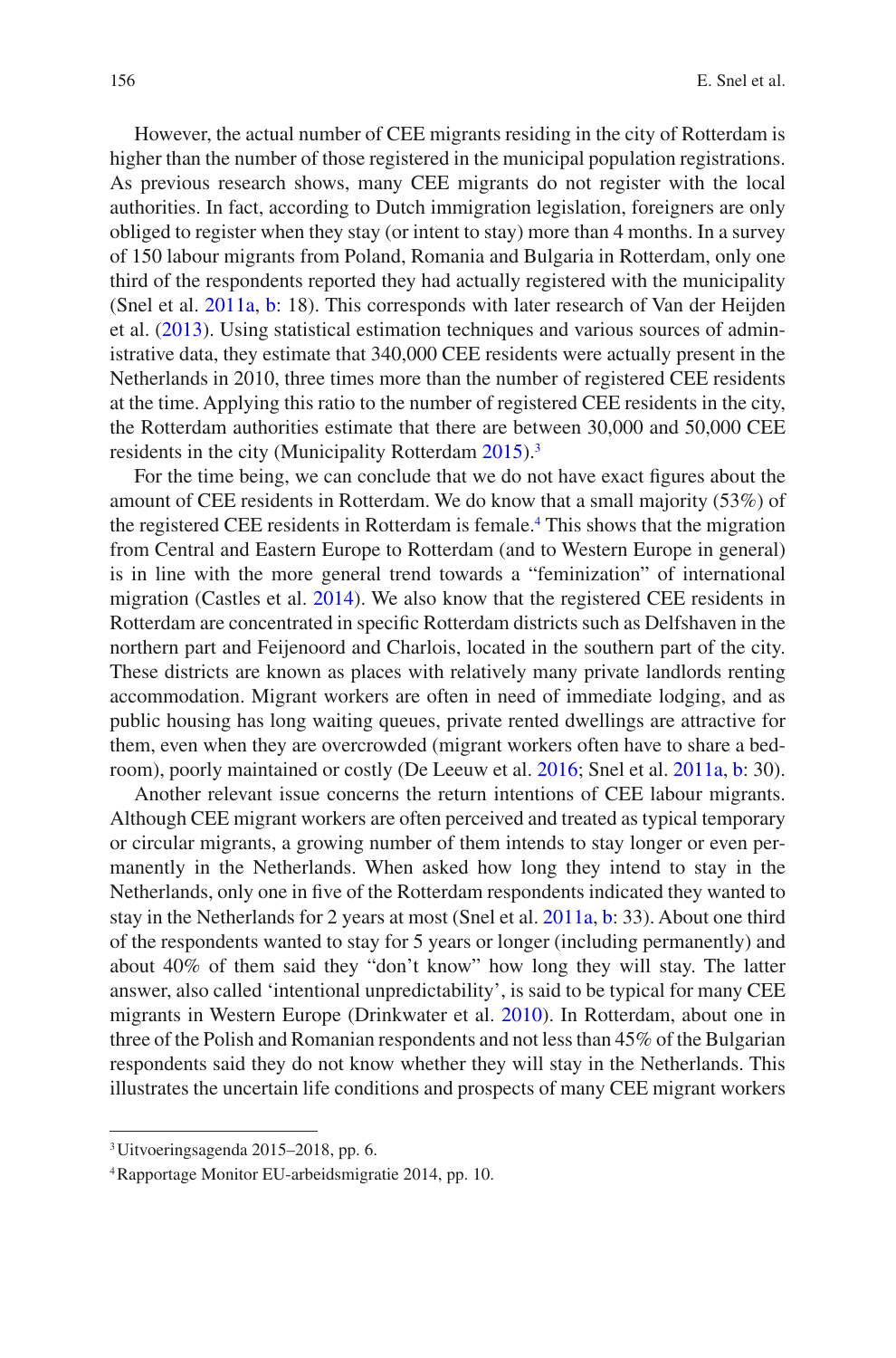in Rotterdam. Next to this, there are growing numbers of long-term residencies in Rotterdam. The municipal registration data shows that 17% of all registered CEE residents in Rotterdam had resided in the city between 5 and 10 years, while 15% even lived in Rotterdam 10 years or longer (Municipality Rotterdam 2013: 14).

This more (semi-)permanent settlement in Rotterdam implies in most cases the settlement of more families and children. As recent research shows, the total number of children, (aged 0 until 17 years) from EU residents residing and registered in Rotterdam, almost doubled between 2010 and 2014 (from 1639 to 2804 children) (Seidler et al. 2015, 30). Although the share of CEE children of all minors in Rotterdam (about 2%) is not that large, this share may be higher in some Rotterdam districts with many CEE migrants. Particularly in these districts, schools complain about strong fluctuations in the presence of children from CEE migrants. As their parents are highly mobile, the children show up and unexpectedly disappear again from schools. As a participant in an expert meeting mentioned: "*I have to deal with extreme movements within one school year. I have 250 movements annually, which are 250 pupils who flow in and out (..). In some classes this is 70 per cent*".5 Another issue often mentioned in Rotterdam policy circles relates to families and children 'out of sight': migrant children in Rotterdam who are not registered and also do not attend school. One of the reasons for this commotion came from reports that Romanian and Bulgarian juveniles in Rotterdam would not attend school, but are instead involved in delinquent activities. However, when the Rotterdam City Council then asked for information about the number of unregistered children from CEE parents in Rotterdam,<sup>6</sup> researchers found "no strong indications" that Rotterdam has large numbers of unregistered children not attending school.<sup>7</sup>

To understand the labour market position of CEE residents in Rotterdam we have to rely on relatively small surveys among CEE labour migrants. The first survey gives information about 400 Polish workers in two Rotterdam districts (Tarwewijk and Oud-Mathenesse). About half of the respondents work in horticulture or food production, but also in construction work. The majority of the respondents earned about the Dutch legal minimum wage. Despite this low wage level (at least for Dutch standards), only few respondents were discontent with their present work (Municipality Rotterdam 2008a: 10–17). Some years later, Snel et al. (2011a, b: 20–23) surveyed 150 Polish, Romanian and Bulgarian migrant workers in Rotterdam. Something peculiar in the sample of Bulgarians is that many of them have a Turkish ethnic background. Although this gives them the opportunity of receiving support from Dutch-Turkish residents in Rotterdam, for instance,

<sup>5</sup>Cited in: Van Ostaijen et al. (2015), *Social consequences of CEE migration. Country report of the Netherlands*. Internal report of the Imagination project, pp. 24.

<sup>6</sup> http://www.vvdrotterdam.nl/blog/-/moelanders-een-probleem-of-niet/1389

<sup>7</sup>The researchers found some unregistered children who do attend school. When asked why the parents did not register themselves with the municipality, the researcher found that is sometimes due to lack of knowledge, but also to private landlords who prohibit their tenants to register, for instance when too many people live in overcrowded houses (Seidler et al. 2015).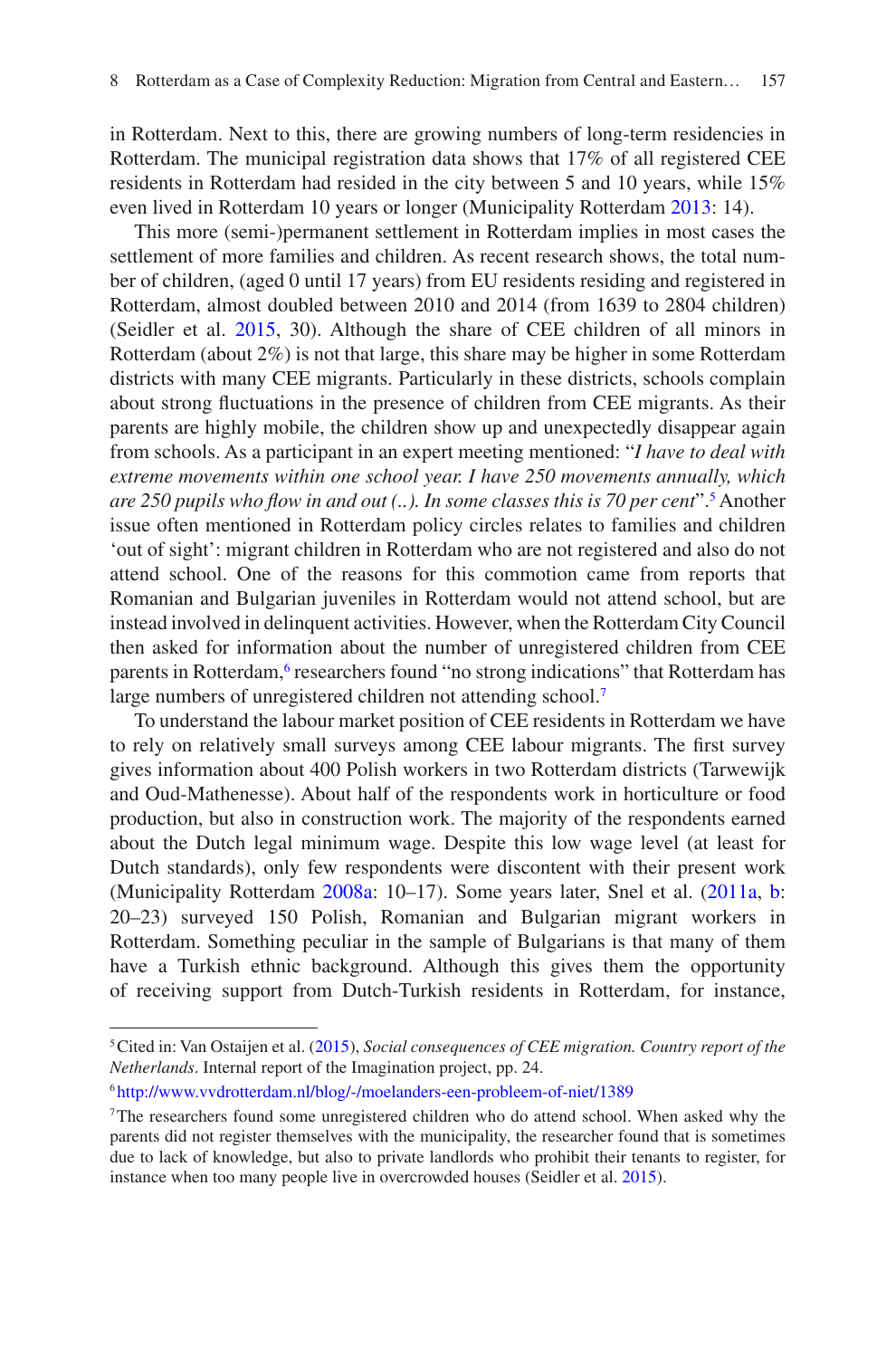obtaining jobs from Turkish employers, the Bulgarians in the sample have the lowest socio-economic profile. Half of the Bulgarian respondents work in informal work arrangements, often with a Turkish employer. Most Polish respondents are employed by temporary employment agencies (in Dutch: 'uitzendbureaus'). Although many respondents are well-educated, about half of them work in either unskilled manual jobs or in (also mostly unskilled) agricultural work. One in three respondents (half of all Polish respondents) say they work below their educational level. The salaries are generally low: around and sometimes even below the legal minimum wage level in the Netherlands. On the other hand, about one in ten respondents appear to have higher qualified professional occupations. They work as IT-specialists, scientific researchers, dentist or as an architect. This, again, illustrates the diversity among CEE labour migrants in Rotterdam and it shows the diversity of this migrant population in terms of their intention to stay, their labour market position and their skill level. Now, we will study how Rotterdam local political and policy actors responded to this issue.

### **8.2 Local Politics and Policies Regarding CEE Migrants in Rotterdam**

The year 2002 was a crucial moment in the history of local politics in Rotterdam. Since World War II, Rotterdam was governed by the Dutch Labour Party (PvdA), but from the year 2000 onwards there were growing complaints about crime and nuisance in the city and the (alleged) multicultural tolerance of the Rotterdam city administration. This resulted in the sudden rise of the politician Pim Fortuyn. When his political party 'Liveable Rotterdam' won the local elections it became the main force in the new city administration (2002–2006). This was a turning point in Rotterdam's local politics and administrative culture. Some even termed it a 'regime change' implying that the central issues of Liveable Rotterdam – a strong focus on crime and safety issues and a critical stance on immigration and multiculturalism – would remain, even if the party was not in the city administration (Tops 2007). This new 'regime' focus implied different political and policy reactions, also in the years when Liveable Rotterdam was not represented in the City Board (this was the case from 2006 to 2014).

Figure 8.2 shows that the issue of CEE migration was often discussed in the Rotterdam local politics. The figure shows how often specific Dutch words related to this migrant category (terms like 'MOE-land'<sup>8</sup> and 'labour migration') were used in official Rotterdam City Council documents throughout the period 2000–2014.9

<sup>8</sup>Literally "CEE land". "MOE" can be translated as 'Middle and Eastern Europe' ("Midden en Oost Europa").

<sup>9</sup> http://www.ris.rotterdam.nl, searched on 'MOE-land' and 'arbeidsmigratie' between the period 01-01-2000 and 01-01-2015 in 'all documents'.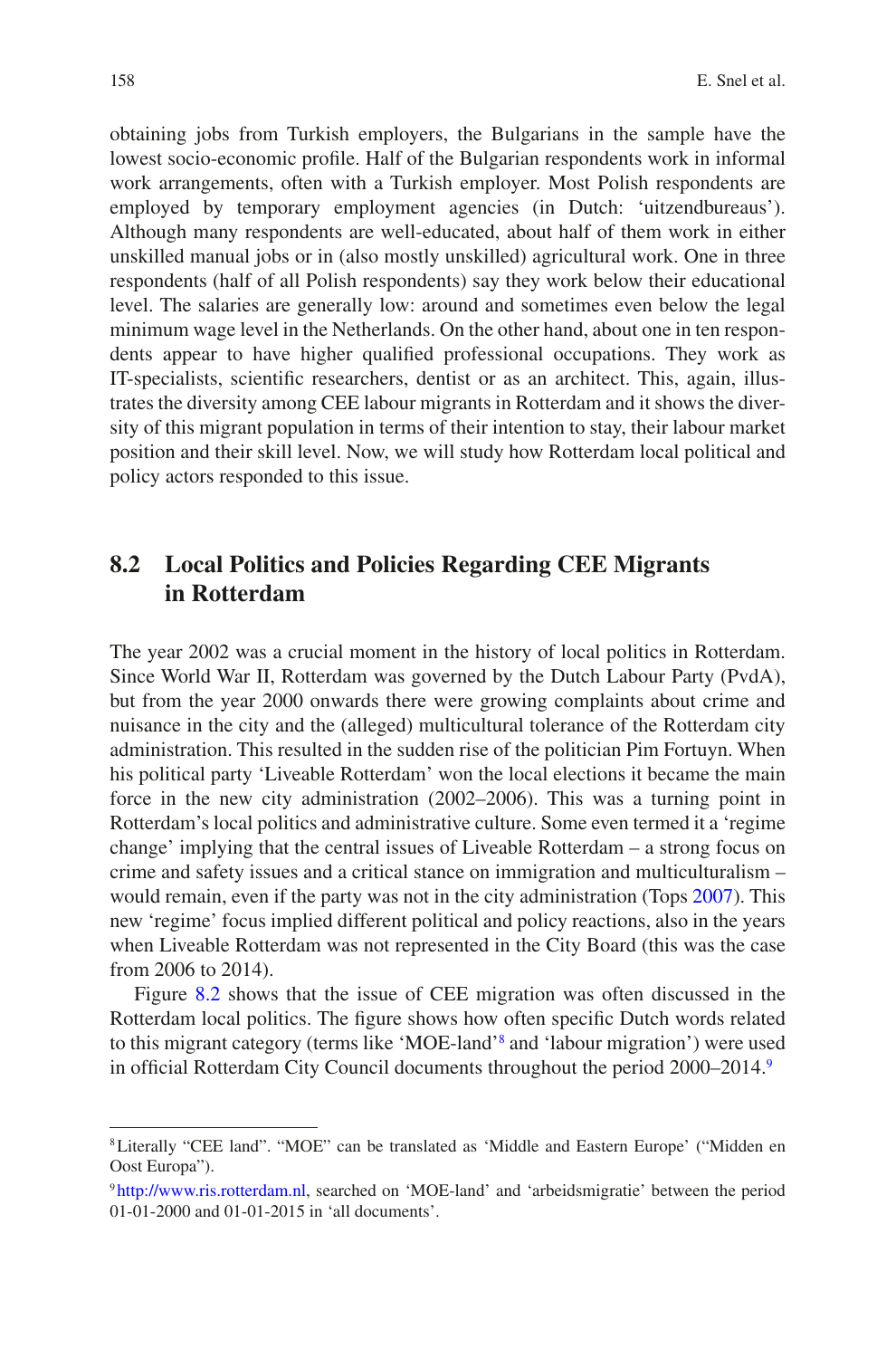

**Fig. 8.2** 'MOE-land' and 'labour migration' in Rotterdam City Council documents (2000–2014). (Source: Municipality of Rotterdam (Rotterdam City Council))

Figure 8.2 shows that the political attention for 'CEE migrants' (in Dutch: 'MOE-landers') and, as it was termed afterwards: 'labour migration' (in Dutch: 'arbeidsmigratie') started around 2005 and became a more prominent topic in 2007. The year 2007 was also the moment when the cities of Rotterdam and The Hague jointly organized a so-called 'Poles summit',<sup>10</sup> to which the Labour Party (PvdA) aldermen in both cities played a crucial role. The summit was meant to raise public awareness and attention from national policy makers for what was framed as the local consequences of the European policy of free movement. Forty-two municipalities and two national ministers attended the summit. Also after this occasion, Rotterdam continued to 'knock at the door of the national government' to ask for policy measures, since they realised 'we cannot do things on our own' (Municipality Rotterdam 2008a: 27). Although the 'Poles Summit' did not deliver direct policy results, it was an important moment for the agenda setting to raise attention to this issue. As the Rotterdam alderman Karakus (PvdA) reflects on how he aimed to raise attention to the issue of overcrowded housing:

*Along the way I went to all chairmen of all political parties in the national Parliament and described the problem. […] I've shown how many people we encountered in those houses, which scared people. Then the government was awakened by the Parliament: you have to do something about this*. 11

<sup>&</sup>lt;sup>10</sup>The term of this summit does not refer to the fact that only Polish people were present or that all issues on the agenda were related to Polish 'migrants'. This term was used and is a reflection of the public opinion regarding CEE migration in the Netherlands is very much focused on Polish people.

<sup>&</sup>lt;sup>11</sup> Interview with (former) Rotterdam alderman Hamit Karakus.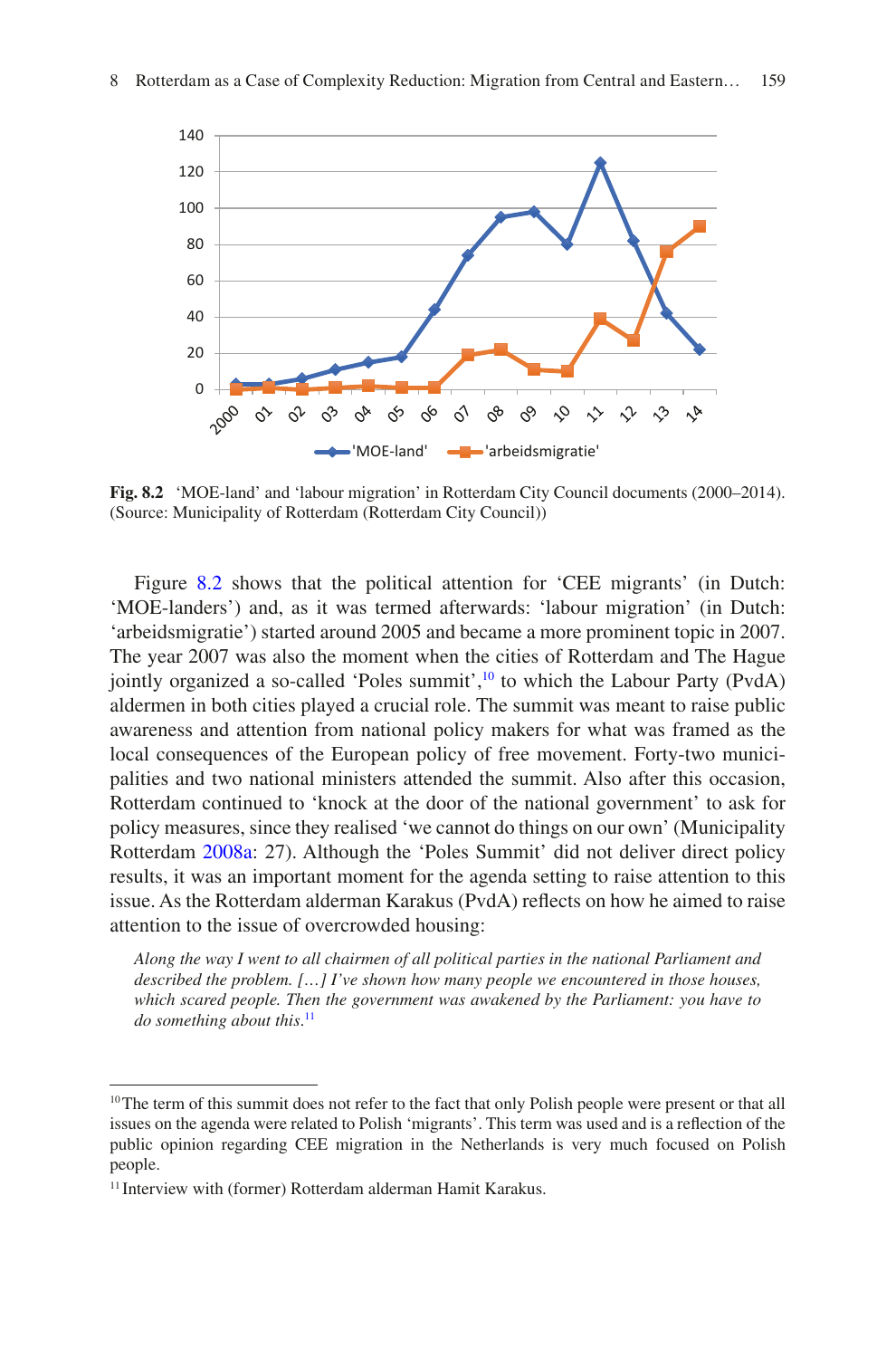In the same period, The Hague's alderman Norder (also PvdA) referred to this issue as "a tsunami of CEE migrants", while his Rotterdam counterpart Karakus said it was 'mopping the floor with the tap wide open' to combat the local consequences of CEE migration. Karakus particularly demanded legislation to combat illegal landlords, so he could 'hit them in their kidneys'. It strongly marked this period and the local efforts for national awareness and attention towards this issue.

A second peak in the political attention for CEE migrants in Rotterdam was in 2011. This was on the one hand related to various local policies (on housing, labour market issues and nuisance) that were debated in the City Council. On the other hand, the attention-raising period succeeded, which resulted in a national Parliamentary Commission (Temporary Parliamentary Commission 2011) 'Lessons concerning recent labour migration' which examined the social and economic consequences of CEE migration to the Netherlands. This commission placed the issues of Rotterdam on the national agenda. After that, the term "MOE-land" became gradually replaced by the politically more generative term 'EU labour migrants'.12 This new term also included other EU labour migrants, such as migrants from Southern European countries.

When looking at the Rotterdam policy discussions regarding CEE migrants, we distinguish four different problem definitions. *Firstly*, there were major concerns regarding the housing situation of CEE migrants in relation to (alleged) nuisance in the 'old neighbourhoods' of Rotterdam. CEE labour migrants generally had to rely on private landlords as far as they were not housed by their employers and were unable to deal with the waiting lists for public housing. In practice, many CEE migrants ended up in overcrowded, privately rented houses in deprived urban areas, particularly in the southern part of the city (De Leeuw et al. 2016). Already at the 'Poles Summit', the Rotterdam spokesmen underlined the problems of illegal tenants, overcrowded dwellings and inconveniences in public spaces in these vulnerable districts (Municipality Rotterdam 2008b, 2011, 2012). As a more recent policy document states:

*[…]we attack (residential) nuisance. And do not accept that too many people live in too small houses. Where we want to prevent that inhabitants live in large scale and badly maintained houses with fire- and safety risks. And above all: where we will prevent the heavy burden on neighbourhoods which are already under social and economic pressure.* (Municipality Rotterdam 2015: 2)

The Rotterdam administration attempted to tackle this issue in two different ways. On the one hand, Rotterdam demanded more support, better legislation and effective policy instruments from the national government. This resulted in a wide range of national policies, laws and legislation addressing issues raised by Rotterdam and other cities. For example Rotterdam raised the issue of the 'uneven distribution' of low-income households in 'vulnerable' neighbourhoods. This resulted that the National Parliament accepted a new law, the 'Act Exceptional Measures for Urban

<sup>&</sup>lt;sup>12</sup>Mainly because of resistance felt from CEE migrants groups with the word 'MOE-landers'. Partly because the Dutch word 'moe' also means 'tired', which was perceived as stigmatising.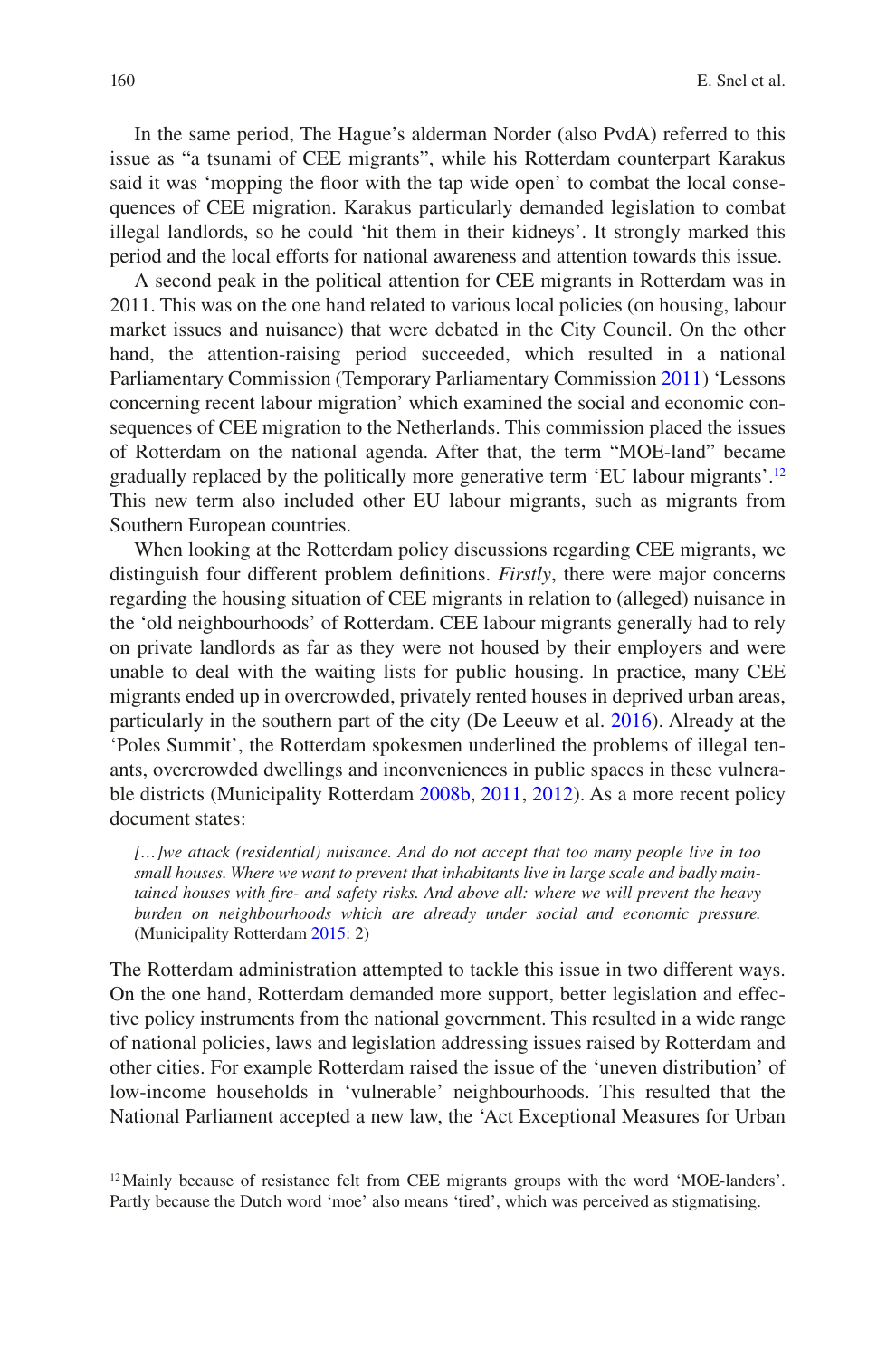Problems' (also known as the '*Rotterdam Act'*), This Act enabled Rotterdam from 2006 onwards to develop a selective settlement policy for vulnerable districts.13 More specifically, this instrument enabled the municipality to refuse non-working households to settle in specific Rotterdam districts, at least when they arrive from outside Rotterdam. Next to this, the Minister of Housing, Neighbourhoods and Integration (WWI) declared that specific urban neighbourhoods are disproportionally under pressure (Letter to Parliament 2010), which directly addressed the 'problem definition' of Rotterdam. An *Intention Declaration* was developed to enlarge the instruments of local governments in an 'Approach to attack slum landlords' (Letter to Parliament 2012). And above all, the Rotterdam Act was revised in 2013 (Rotterdam Act II) as a direct response to new urban concerns about irregular landlords and disturbances in public spaces in these districts. These examples show how Rotterdam's problem definitions gained national acknowledgment and how they were an important incentive for national legislation and policy instruments (Municipality Rotterdam 2008b, 2015).

On the other hand, Rotterdam developed new local policies related to 'irregular' housing and related nuisance caused in already 'vulnerable districts' (Municipality Rotterdam 2007, 2015). For this 'top priority', Rotterdam developed several policies to intervene in private housing situations. For instance, the city started to attack illegal housing with the so-called 'Alijda Approach' (Municipality Rotterdam 2007). This approach introduced a quota to forbid 'more than two temporary labour migrants' per dwelling in certain 'vulnerable' neighbourhoods. To combat irregular slum landlords, the city developed a 'three strikes you're out'-policy, implying that house owners lost their Housing Permit if they were penalized for three deviancies. As the former Rotterdam alderman Karakus noted:

*We had a black list of housing owners who putted too many people in one place. And we finished that list. 'Three strikes you're out' was a theme we took very serious. Later this also has been accepted by the Parliament*.

This policy approach enabled Rotterdam to intervene more directly in the private sphere and to solve the issues related to housing (Municipality Rotterdam 2008b, 2015).

A *second* major policy concern of the Rotterdam authorities related to CEE migration, next to housing issues, concerned the exploitation of workers by irregular employers and temporary employment agencies. According to the previous mentioned Parliamentary Commission LURA (2011: 52), there were at least 5000 irregular temporary employment agencies active in the Netherlands, employing about 100,000 (foreign) workers. These irregular agencies are seen as a major

<sup>&</sup>lt;sup>13</sup>Rotterdam requires from new residents in certain vulnerable that they have a so-called settlement permit ('huisvestigingsvergunning'). This permit is only issued either when the household in question has an income from work (or from study allowances or pensions) or when the household resides in the city for 6 years or longer. This measure was not explicitly aimed at migrants, let alone CEE migrants, but was intended to reduce the number of 'vulnerable' residents in these already 'vulnerable' Rotterdam districts (Hochstenbach et al. 2015).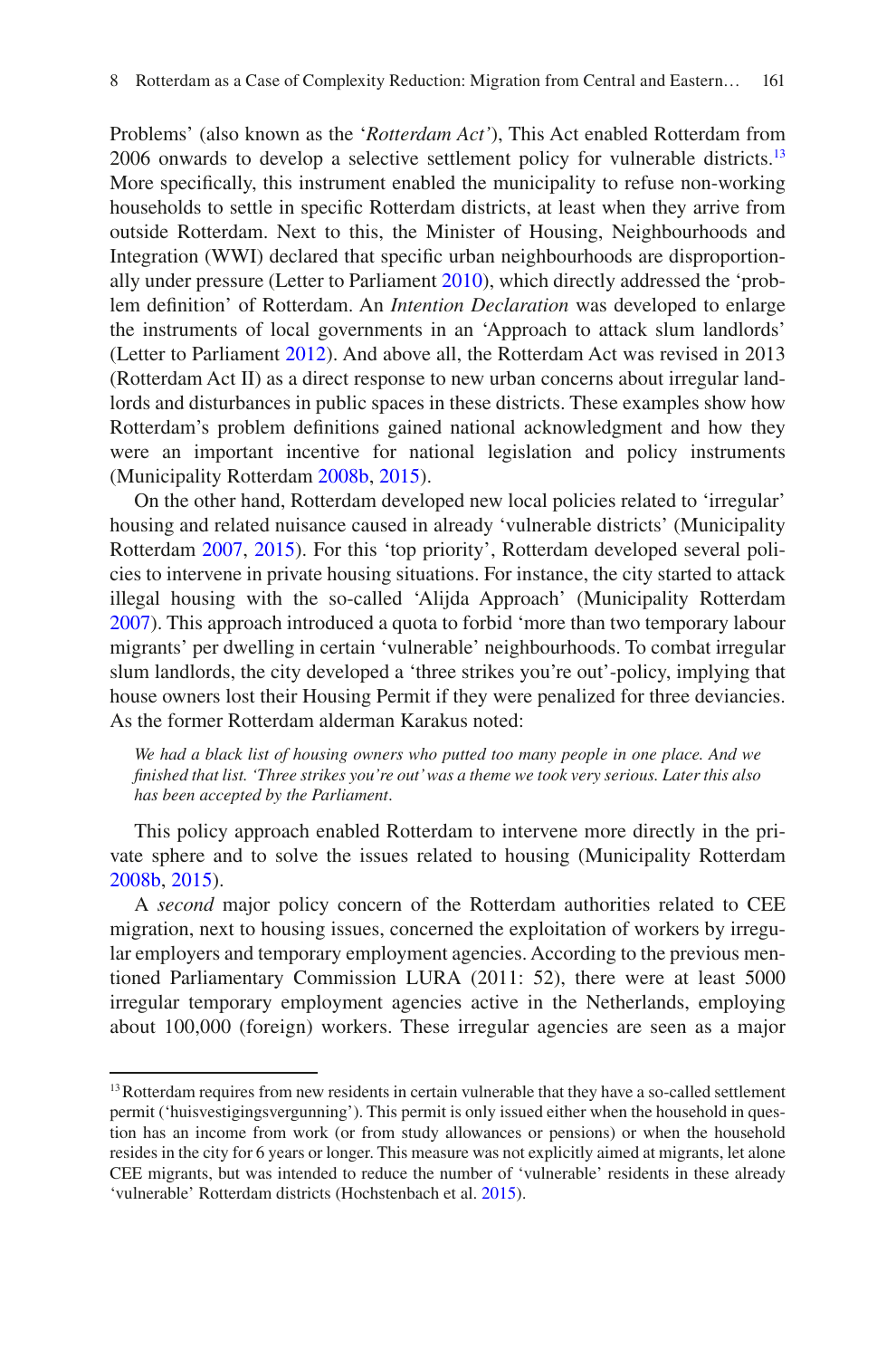problem, not only because of the exploitation of foreign workers, but also because native (and previous migrant) workers are unable to compete with this cheap foreign labour. Already at the 'Poles Summit' in 2007, Rotterdam demanded measures from the national government to counteract irregular temporary agencies. Although regulating temporary employment agencies is not really a task of local administrations, the municipalities of Rotterdam and The Hague agreed a Covenant with employment agencies to mediate between the demands of employers and potential employees (Municipality of Rotterdam 2007, 2008b, 2011, 2012). Some years later, Rotterdam participated in the 'Rotterdam Approach Malafide Employment Agencies' (RAMU) that agreed on intensified controls and regulations to counteract malafide agencies together with the national interest organisation of temporary employment agencies (ABU). This is an example of how the Rotterdam city Board tried to counteract irregularities regarding labour market issues of CEE migrants. Unfortunately most of the issues were outside the legal scope of municipalities, or as one of the civil servants indicated it afterwards: "*With the Minister, the Inspection and the organisation of temporary employment agencies (ABU) we made a plan, as we said quite tough in those days, to 'get 100 irregular temporary agencies of the market'. But that is complicated, since as a municipality we have a very limited role, there are others active in this".*

A *third* policy concern focussed on the issue of non-registration of CEE migrants. Following Dutch immigration rules, foreigners are only obliged to register with the local authorities if they (intend to) stay for 4 months or longer in the Netherlands, resulting that many migrants stay out of sight. Research indicated that one third of the respondents was not registered with the municipality (Snel et al. 2010: 18), Rotterdam demanded better legislation to keep residents 'in sight'. This then evolved into the new law, Register New Inhabitants (RNI) (see: van Ostaijen et al. 2015). This law made it possible to cluster data of different public authorities to make resident addresses easier visible. The new law was introduced by the Ministry of Internal Affairs in response to demands of Rotterdam (and The Hague). Or as one Rotterdam civil servant reflects on this: *"all the time that I'm involved, registration is an issue. And it stays an issue. […] Therefore, our demand is to make this a national approach".* As such, despite these new laws and legislation, improvements are still needed.

A *final* policy problem is related to Dutch language courses for 'CEE migrants'. As EU citizens, CEE migrants are not obliged to take any kind of language or integration courses. Therefore, in the beginning (2007–2012), Rotterdam offered CEE migrants free 'integration courses'. Nowadays, CEE migrants can still take language courses, with the prerequisite that they need to be registered at the municipal registration. Mostly, there is a reduced fee with specific attention to certain target groups (language courses for women, integration courses, illiteracy). There was nevertheless a stable focus on language and integration in the political and policy attention in Rotterdam (Municipality Rotterdam 2013).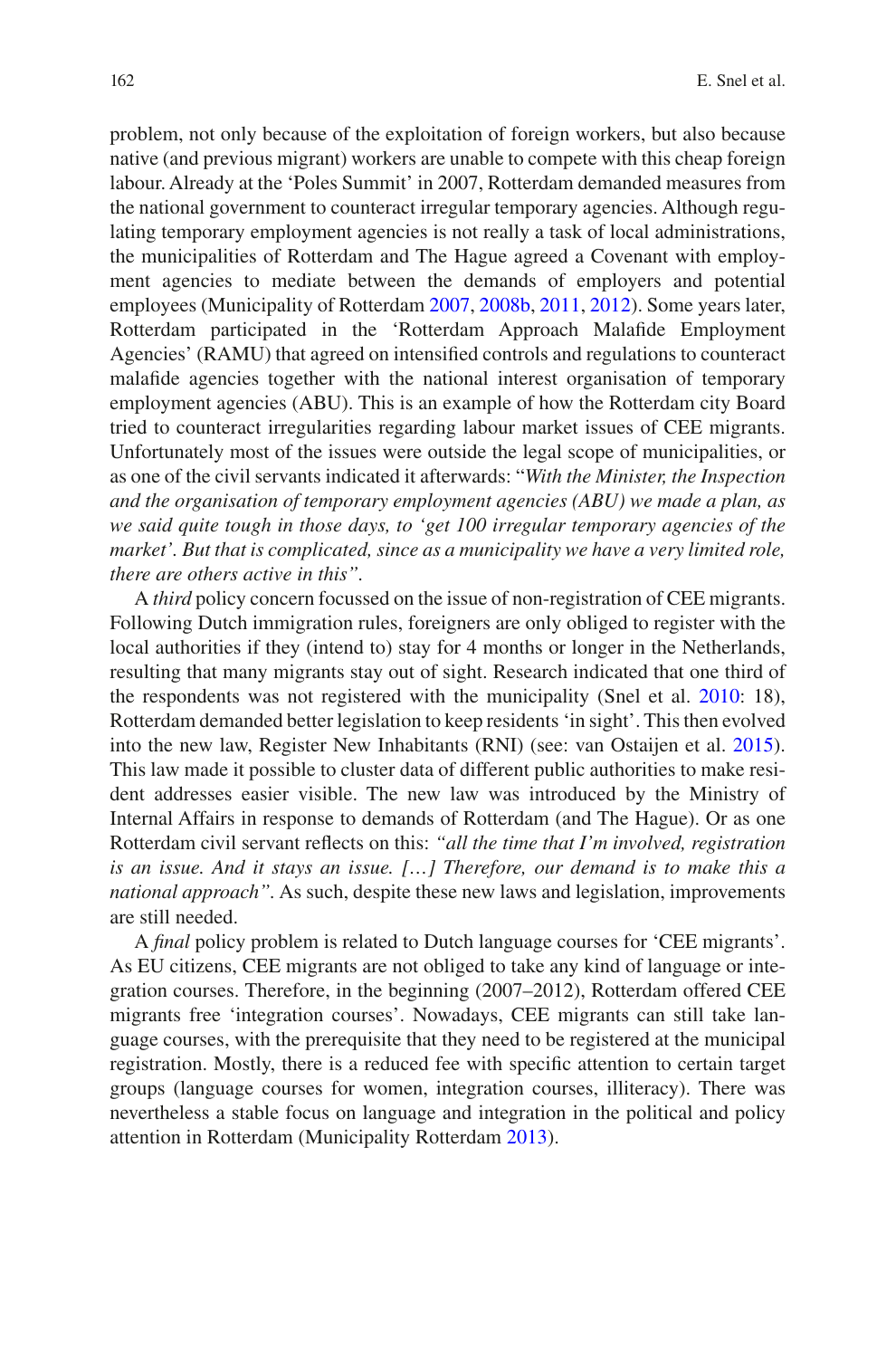## **8.3 CEE-Residents and Disorder in Rotterdam Districts: A 'Fact Check'**

A major issue in the public and political debate about CEE migrants in Rotterdam relates to nuisance and disorder in those districts where many migrants settle. Since there are long waiting queues for public housing, many CEE-labour migrants have to rely on privately rented houses. Particularly, in the southern part of the city, there are various districts with a relatively large stock of privately rented housing that attract newly arrived CEE migrants. These are relatively deprived areas, with an old and sometimes dilapidated housing stock, largely populated by residents with a migrant background, and with more than average unemployment and poverty rates. The influx of CEE migrant workers would put these already vulnerable Rotterdam districts under even more stress. A recurrent issue in Rotterdam policy and political debates is how the influx of CEE migrant workers causes inconveniences in these areas: from overcrowded houses, which cause shortage of parking facilities to public nuisance, including noise and public drinking.

Using statistical data from the Rotterdam Safety Monitor (2007–2013), we examine whether there is any empirical ground for the alleged association between the influx of CEE nationals in Rotterdam districts on the one hand and increased numbers of (reported) incidences of nuisance *and* the perceptions of residents about nuisance on the other hand. In our analysis we use two different indicators to measure nuisance in Rotterdam districts: the number of reported incidences of nuisance per 1000 residents (Table 8.1) and the share of respondents that say there is "often" nuisance in their own neighbourhood (Table 8.2). The first indicator can be regarded as a more or less objective measure of nuisance, the latter is the subjective perception of nuisance by district residents.

Starting with Table 8.1, model 1 shows that the number of registered incidences of nuisance slightly decreases over the years. Most years in model 1 show negative values, indicating less registered incidences of nuisance compared to the reference year (2007), although none of the indicators are significant. In model 2 we included the share of CEE nationals in the district population as a new factor in the analysis. It appears to have a significant positive effect on the number of registered incidences in the district: the more CEE nationals in the district, the more incidences. However, this apparent effect disappears again when we include several other neighbourhood characteristics in the analysis. Model 3 shows significant positive effects of various neighbourhood characteristics on the occurrence of incidences: the more privately rented housing, the more juveniles, the more low income households and a 'functional mix' (that is: housing, shops and other businesses) in the district, the more incidences of nuisance. Moreover, there is a rather *surprising negative effect* of the share of non-Western residents in the district: the more non-Western residents, the less incidences. The reason for this negative effect is not quite clear. When we take these effects into account, there is no negative effect of the presence of CEEnationals on the number of incidences anymore.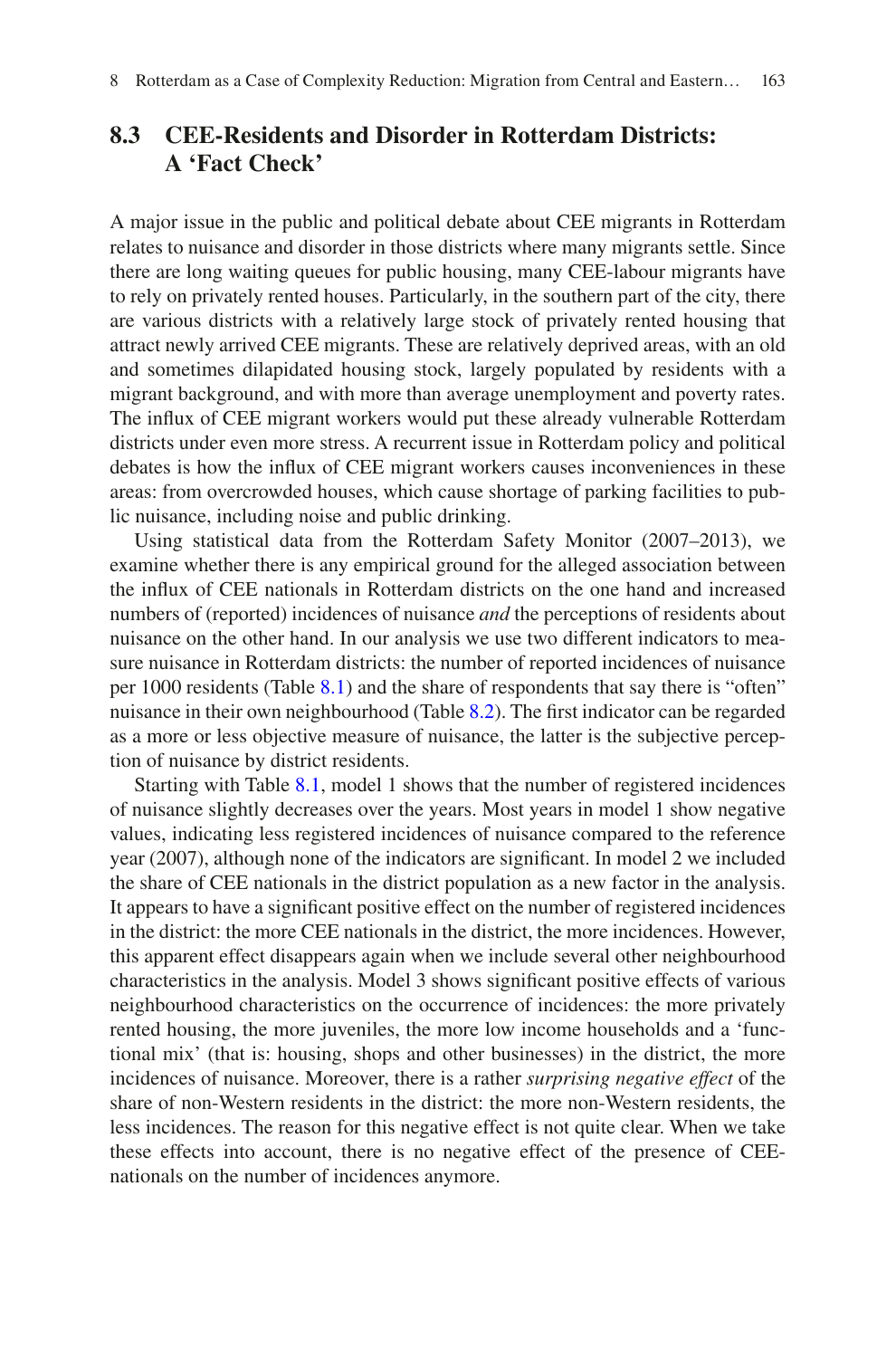| The Line of the Line contribution is a sequence of the contribution of the contribution of the contribution of the Line of Line and the Line of Line and the Line of Line of the Line of Line of Line and Line of Line of Line | Model 1      |     |       | Model 2      |     |       | Model 3        |                   |       |
|--------------------------------------------------------------------------------------------------------------------------------------------------------------------------------------------------------------------------------|--------------|-----|-------|--------------|-----|-------|----------------|-------------------|-------|
|                                                                                                                                                                                                                                | $\mathbf{a}$ |     | SE    | $\mathbf{a}$ |     | SE    | $\mathbf{\Xi}$ |                   | SE    |
| Constant                                                                                                                                                                                                                       | 59.440       | *** | 3.832 | 58.252       | *** | 3.754 | $-23.550$      | ***               | 5.634 |
| Year $(2007 = ref)$                                                                                                                                                                                                            |              |     |       |              |     |       |                |                   |       |
| 2008                                                                                                                                                                                                                           | $-0.792$     |     | 5.419 | $-1.827$     |     | 5.301 | 0.089          |                   | 2.939 |
| 2009                                                                                                                                                                                                                           | 1.778        |     | 5.419 | $-0.457$     |     | 5.318 | 3.455          |                   | 2.989 |
| 2010                                                                                                                                                                                                                           | $-2.787$     |     | 5.419 | $-6.281$     |     | 5.350 | $-1.561$       |                   | 3.020 |
| 2011                                                                                                                                                                                                                           | $-5.153$     |     | 5.397 | $-10.067$    | Į   | 5.382 | $-3.961$       |                   | 3.077 |
| 2012                                                                                                                                                                                                                           | $-5.928$     |     | 5.397 | $-12.336$    | ₩   | 5.456 | $-4.921$       |                   | 3.145 |
| 2013                                                                                                                                                                                                                           | $-4.092$     |     | 5.397 | $-11.417$    | ₩   | 5.510 | $-3.352$       |                   | 3.184 |
| % CEE migrants (after accession)                                                                                                                                                                                               |              |     |       | 5.154        | *** | 1.120 | $1.131$        |                   | 0.841 |
| % non-Western origin                                                                                                                                                                                                           |              |     |       |              |     |       | $-0.292$       | ***               | 0.066 |
| $%$ public housing                                                                                                                                                                                                             |              |     |       |              |     |       | 0.108          |                   | 0.462 |
| $%$ private rent                                                                                                                                                                                                               |              |     |       |              |     |       | 0.571          | ***               | 0.083 |
| $%$ juveniles (18–23 years)                                                                                                                                                                                                    |              |     |       |              |     |       | 1.602          | $\stackrel{*}{*}$ | 0.129 |
| $%$ lowest incomes                                                                                                                                                                                                             |              |     |       |              |     |       | 1.144          | ***               | 0.121 |
| 'Functionally mixed district' (no = ref)                                                                                                                                                                                       |              |     |       |              |     |       | 79.311         | ***               | 3.284 |
| Z                                                                                                                                                                                                                              | 437          |     |       | 437          |     |       | 437            |                   |       |
| Adjusted R <sup>2</sup>                                                                                                                                                                                                        | $-0.006$     |     |       | 0.039        |     |       | 0.710          |                   |       |
|                                                                                                                                                                                                                                |              |     |       |              |     |       |                |                   |       |

**Table 8.1** Recression analysis on reported missance per 1000 residents in Rotterdam districts ( $N = 437$ ) **Table 8.1** Regression analysis on reported nuisance per 1000 residents in Rotterdam districts (N = 437)

164

\*\*\*p < 0.001;\*\*p < 0.010;\*p < 0.050;~p < 0.100 (two-tailed) \*\*\*p < 0.001;\*\*p < 0.010;\*p < 0.050;~p < 0.100 (two-tailed)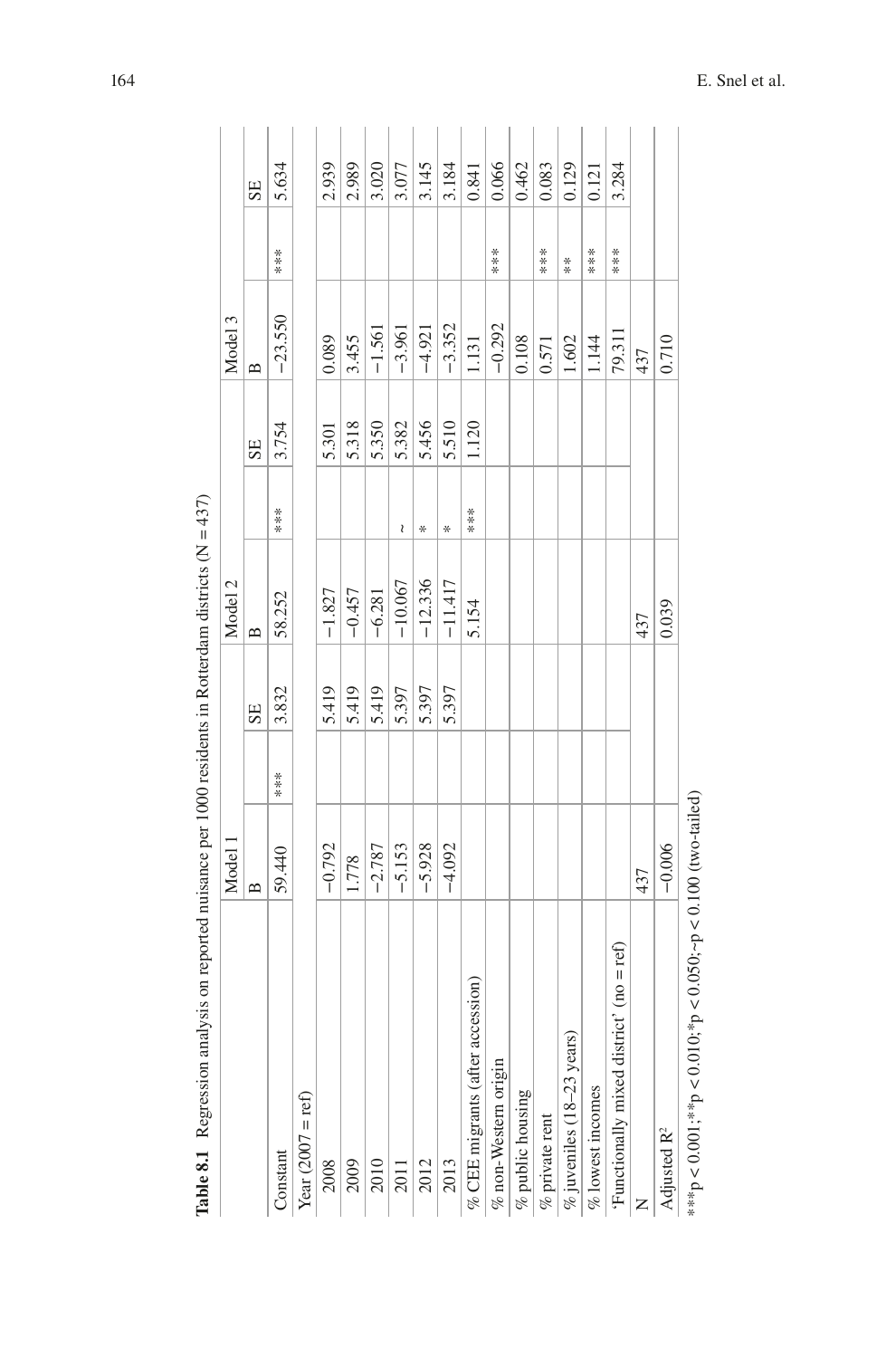|                             | Model 1 |       | Model 2   |       |     | Model 3 |          |     |       |
|-----------------------------|---------|-------|-----------|-------|-----|---------|----------|-----|-------|
|                             | B       |       | <b>SE</b> | B     |     | SE      | B        |     | SE.   |
| Constant                    | 2.706   | ***   | 0.562     | 2.284 | *** | 0.495   | $-5.433$ | *** | 1.068 |
| Year $(2007 = ref)$         |         |       |           |       |     |         |          |     |       |
| 2008                        | 5.352   | ***   | 0.795     | 4.984 | *** | 0.698   | 5.143    | *** | 0.515 |
| 2009                        | 7.009   | ***   | 0.795     | 6.215 | *** | 0.701   | 6.643    | *** | 0.527 |
| 2011                        | 7.568   | ***   | 0.792     | 5.822 | *** | 0.717   | 6.620    | *** | 0.551 |
| 2013                        | 7.473   | ***   | 0.792     | 4.870 | *** | 0.744   | 6.017    | *** | 0.578 |
| % CEE migrants (after       |         |       |           | 1.831 | *** | 0.189   | 1.003    | *** | 0.180 |
| accession)                  |         |       |           |       |     |         |          |     |       |
| % non-Western origin        |         |       |           |       |     |         | 0.079    | *** | 0.013 |
| % public housing            |         |       |           |       |     |         | $-0.002$ |     | 0.017 |
| % private rent              |         |       |           |       |     |         | 0.017    |     | 0.026 |
| % juveniles (18-23 years)   |         |       |           |       |     |         | 0.026    |     | 0.095 |
| % lowest incomes            |         |       |           |       |     |         | 0.094    | *** | 0.024 |
| 'Functioneel gemengde wijk' |         |       |           |       |     |         | $-0.875$ |     | 0.677 |
| $(no = ref)$                |         |       |           |       |     |         |          |     |       |
| N                           |         | 312   |           | 312   |     |         |          |     | 312   |
| Adjusted $\mathbb{R}^2$     |         | 0.287 |           | 0.453 |     |         |          |     | 0.708 |

**Table 8.2** Regression analysis on % of residents that say there is "often" nuisance in their own district  $(N = 312)$ 

#### **Technical explanation**

**Dependent variables**: reported incidences of nuisance per 1000 residents of Rotterdam neighbourhoods (Table 8.1) and share of respondents (15 years or older) per neighbourhood that say there is "often" nuisance in the public sphere in their own neighbourhood (Table 8.2).

**Control variables**: (1) CEE migrants as % of the total population per district (note that these data relate to foreign-born individuals, including second generation migrants, but only those who live in Rotterdam since the EU Enlargement in 2004); (2) all individuals with non-Western origin, including second generation, as a % of the total population per district (thus: anyone born or with at least one parent born in a non-Western country); (3) public housing as  $%$  of the total housing stock per district; (4) private rented houses as % of the total housing stock per district; (5) juveniles (18–23 years) as % of the total population per district; (6) low-income households as % of all households per district; (7) whether or not a district is classified as "functional mixed", that is with both housing, shops and other industries or activities.

After residue analysis, two Rotterdam districts (Wielewaal and Pendrecht) are removed from the analyses.

Source: http://rotterdam.buurtmonitor.nl/jive; https://wijkprofiel.rotterdam.nl/ \*\*\*p <  $0.001$ ;\*\* p <  $0.010$ ;\*p <  $0.050$ ;~p <  $0.100$  (two-tailed)

Similarly, Table 8.2 examines the possible association between the presence of CEE-nationals in Rotterdam districts and the residents' *perception* of nuisance in the district. A first remarkable outcome is that values in model 1 are significant and positive. This implies that, compared to the situation in 2007, in later years more respondents *think* there is much nuisance in the district – although we just saw that the number of registered incidences decreased over the years. Model 2, again, shows a positive effect of the share of CEE migrants in the local population on the perception of nuisance: the more CEE-nationals in the district, the more residents perceive nuisance in the neighbourhood. Contrary to the analysis in Table 8.1, this effect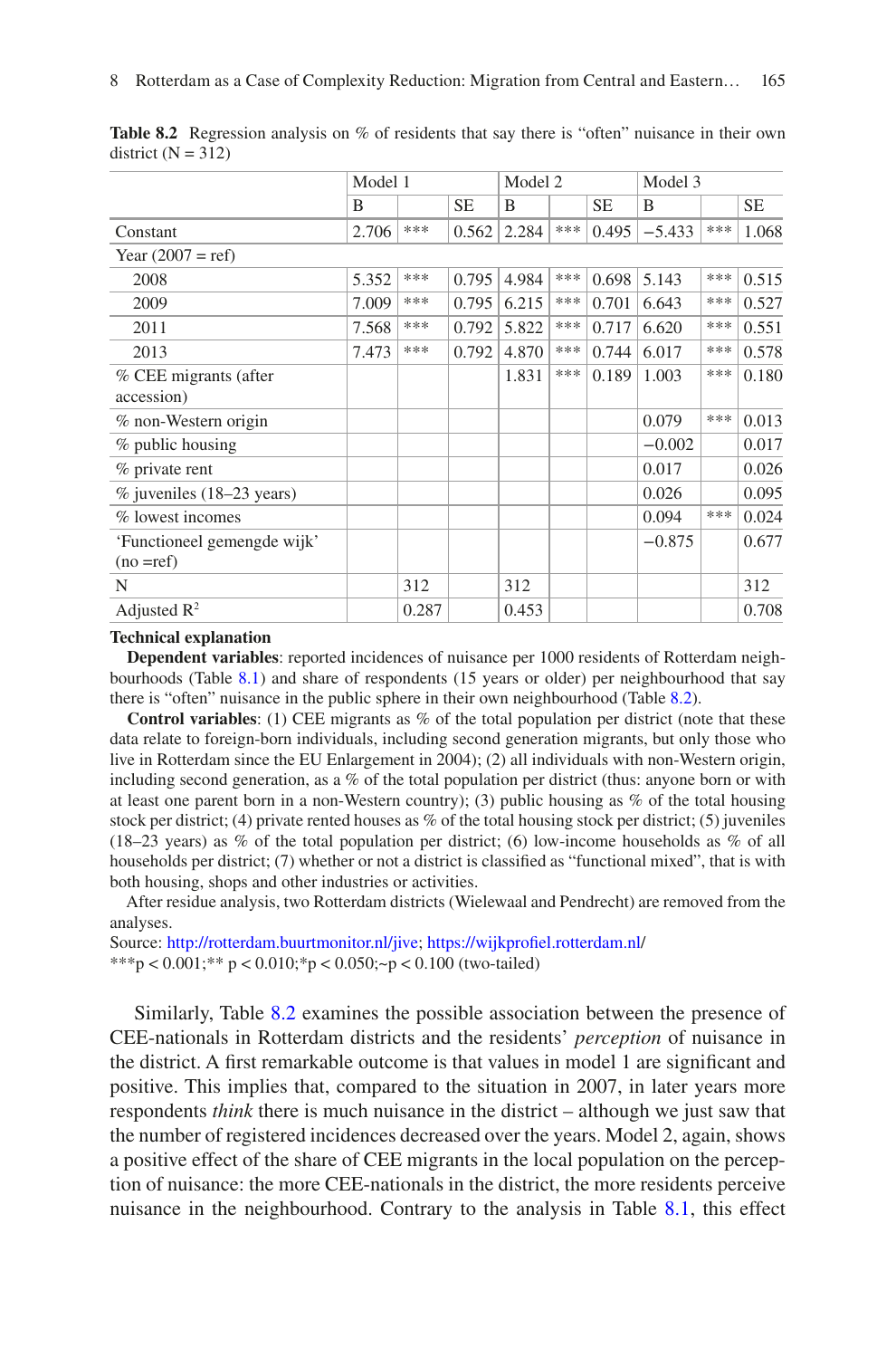remains when we include the other neighbourhood characteristics into the analyses (model 3). Although this model also shows significant effects of the size of minority populations and the share of low-income households on the perceptions of nuisance, the presence of CEE migrants still has a strong and positive effect on the perceptions of nuisance.

In short, our analyses point out a rather remarkable difference between more objective measures of the occurrence of nuisance and the residents' subjective perceptions of nuisance. Although we could not find an independent effect of the presence of CEE migrants on the number of registered incidences of nuisance,<sup>14</sup> the presence of CEE migrants has an effect on resident perceptions of nuisance: the more CEE migrants live in a district, the more residents *perceive* nuisance in their neighbourhood – although we could not find a direct association between the presence of CEE migrants and registered practices of nuisance.

#### **8.4 Discussion**

How does a superdiverse city like Rotterdam react to a new, substantial form of migration? Rotterdam has always been a city of immigrants. Its harbour and industries also attracted migrant workers in the past, both internal migrants and foreign workers. Since the EU-enlargements in 2004 and 2007, Rotterdam, like many other European cities, is confronted with substantial numbers of CEE migrant workers and their families. In this chapter we described what this new migrant category means for the city, and particularly how Rotterdam, by means of its political debate and local policies, reacted to it.

On the one hand, we emphasized that although CEE migrants are generally perceived as a homogeneous category ('de MOE-landers') in the Dutch media and politics, in reality it is a rather diverse group. Not only did they arrive from a variety of CEE-countries, they are also diverse in other aspects. CEE-migrant workers are not only young males and females, looking for low-skilled and temporary jobs in Rotterdam industries and in the horticultural sector of Rotterdam's neighbouring city Westland. Different from previous periods of labour migration, CEE migrants are often quite well educated. Although many of them indeed work in low-qualified jobs (a clear example of de-qualification after migration), some CEE migrants were found in highly qualified positions. Whereas many migrant workers started as typical circular migrants, quite a few of them settled meanwhile permanently with families and children. In other words, CEE migrants in Rotterdam are far more diverse than popular images of temporary workers at 'the bottom of the urban labour market' suggest. As such, this new migrant category contributes to the already existing 'superdiversity' in Rotterdam as an immigrant city (Vertovec 2007).

<sup>&</sup>lt;sup>14</sup>The initial effect was 'explained away' by the other neighbourhood characteristics.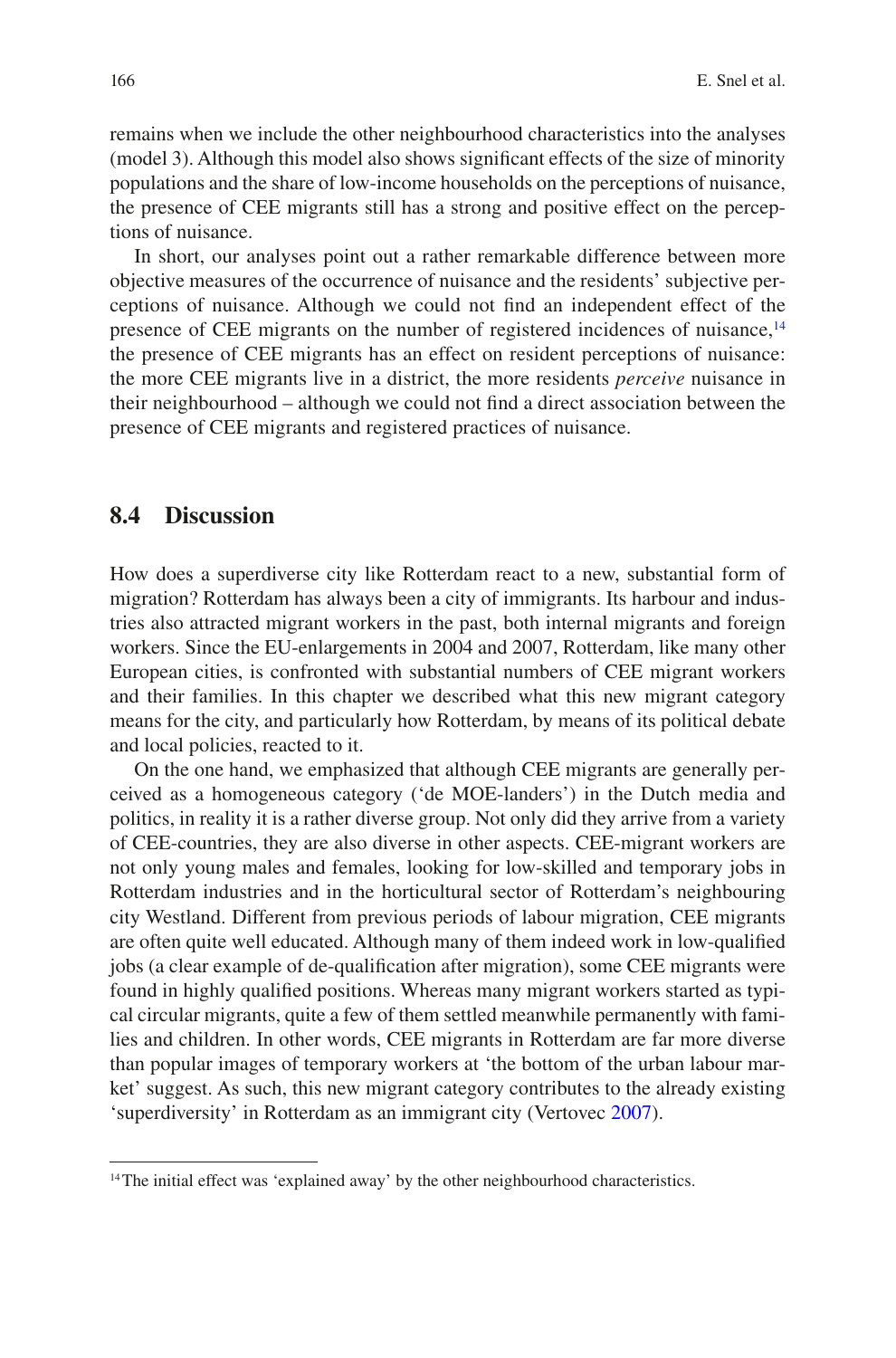To understand Rotterdam's policy reaction to the influx of CEE migrant workers, one should keep in mind the specific political climate in Rotterdam in the early 2000s. After the rise of political party Liveable Rotterdam, there was a growing discontent about the city's multicultural policies of the 1990s. A stricter approach on immigration, multiculturalism and security issues also influenced other parties in Rotterdam local politics, including the Labour Party (PvdA) that came back in the City Board from 2006 to 2014 (van Ostaijen and Scholten 2014). This political climate also characterised Rotterdam's rather hesitant or even reluctant policy approach regarding CEE migrants in the city. Our main argument in this chapter is that Rotterdam problem definitions and policy efforts related to CEE migrants do not reflect the actual diversity within this migrant category. Our analysis rather displays Rotterdam as a case of *complexity reduction* with a specific focus of local policies on temporary, mainly young, male and low-skilled migrants and on the (alleged) problems associated with these categories (such as exploitation by irregular temporary employment agencies, uncertain housing conditions and nuisance caused by drinking in public spaces), while neglecting the fact that other CEE migrants and their families live in far more stable conditions.

Indicative for this complexity reduction was the *moral panic* which can be illustrated by two examples. First there were 'stories' about 'invisible children': children of CEE migrant families, who seemed unregistered and not attending school, but allegedly engaged in delinquent activities. A study commissioned by the Rotterdam authorities did not find indications that these phenomena exist in Rotterdam. Secondly, there is also a recurrent narrative in Rotterdam's political and policy debates about the nuisance of CEE migrants in the city's already 'vulnerable' districts. This 'story' states that young, male CEE migrant workers are housed in privately rented, often overcrowded accommodations, which are overrepresented in certain areas in the south of Rotterdam with a vulnerable population (many migrant families, substantial unemployment, social benefit claiming and poverty, many disorderly juveniles). The story continues with the argument that CEE migrants especially have limited privacy in these overcrowded dwellings, which causes public drinking and nuisance in the streets since there is a certain tradition of collective drinking in public spaces among Polish males (Garapich 2011). In this chapter, we examined this story by using municipal data, and looked whether there is an empirical association between the share of CEE nationals in Rotterdam districts and reported incidences of nuisance in the same areas. Our analysis did not confirm this association. The number of registered incidences of nuisance in Rotterdam districts is related to other neighbourhood characteristics such as the share of juveniles and non-Western immigrants in the neighbourhood population and the share of privately rented dwellings, rather than with the share of CEE nationals in the district. We did, however, find that people's *perceptions of nuisance* in the neighbourhood were associated with the share of CEE nationals. The more CEE nationals in a Rotterdam district, the more residents *perceive* nuisance as a problem of the area.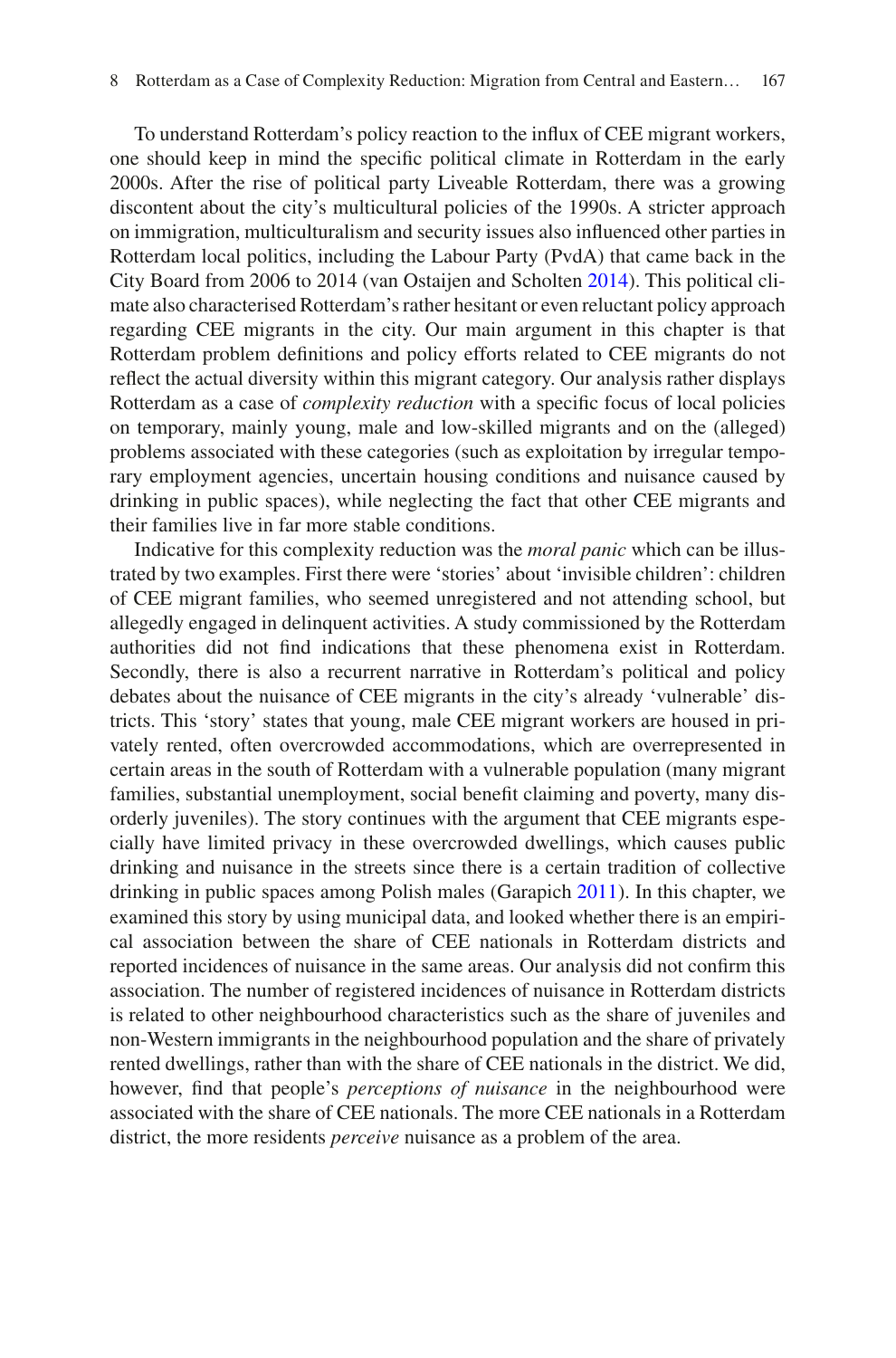Both illustrations of this 'moral panic' are indicative of the specific complexity reduction from the side of Rotterdam authorities. On the one hand, the EU perspective reduces the complex East-West migration picture by mainly underlining the positive consequences of this new form of mobility flow. On the other hand, local authorities also reduce the complexity of CEE migration by focusing their attention mainly on social problems (allegedly) caused by young, male, generally lowskilled, temporary migrant workers. These public and political perceptions tend to simplify EU migration in terms of specific 'types' of migrants rather than acknowledging and capturing the differentiated nature of contemporary CEE migration to the Netherlands, and to Rotterdam. In our view, this complexity reduction is counterproductive, not only because it contributes to the contested character of CEE migration in the Netherlands, but also because it hinders the quest for effective policy solutions. For instance, local policies should not only find temporary housing facilities for temporary migrant workers, but also help migrants and their families, who want to stay in the Netherlands for longer periods of time, to find better accommodations. Local policies should not only fight the exploitation of migrant workers by irregular temporary employment agencies, but also help migrants to find employment on par with their educational level. Local policies should not only try to reduce nuisance in Rotterdam districts caused by young male migrants, who live in overcrowded houses without any room for privacy, but should also support migrants and their families to find proper housing facilities.

Concluding, the focus on Rotterdam displays the specificity in the Rotterdam approach towards CEE migrants, considering it as a coherent category or group. But the homogenous characterisations (which can be derived from concepts such as 'MOE-landers', 'Poles-summit' and 'Poland working groups') contrasts strongly with the heterogeneity that we showed in terms of nationality, ethnicity, socialeconomic status and temporality of stay. Our chapter shows this diversity and the efforts of Rotterdam to reduce this complexity, while one could argue that its heterogeneous character demands a more diversified approach.

As such this chapter reveals the 'other story' of a more reluctant superdiverse city, like Rotterdam. Our analysis shows the complexity reduction of a city coming to terms with its superdiverse character as a city of migration. But as a reluctant city, Rotterdam may not be an extreme or outlier case. There are multiple cities in Europe, and elsewhere in the world, that probably have more in common with such reluctance than with the cosmopolitan approach of more 'happy' superdiverse cities like London, Amsterdam and New York (Foner et al. 2014). As such, our chapter shows that not Rotterdam but these 'happy' superdiverse cities could be seen as outlier cases, which outlines the significance of cities like Rotterdam in the analysis of superdiversity.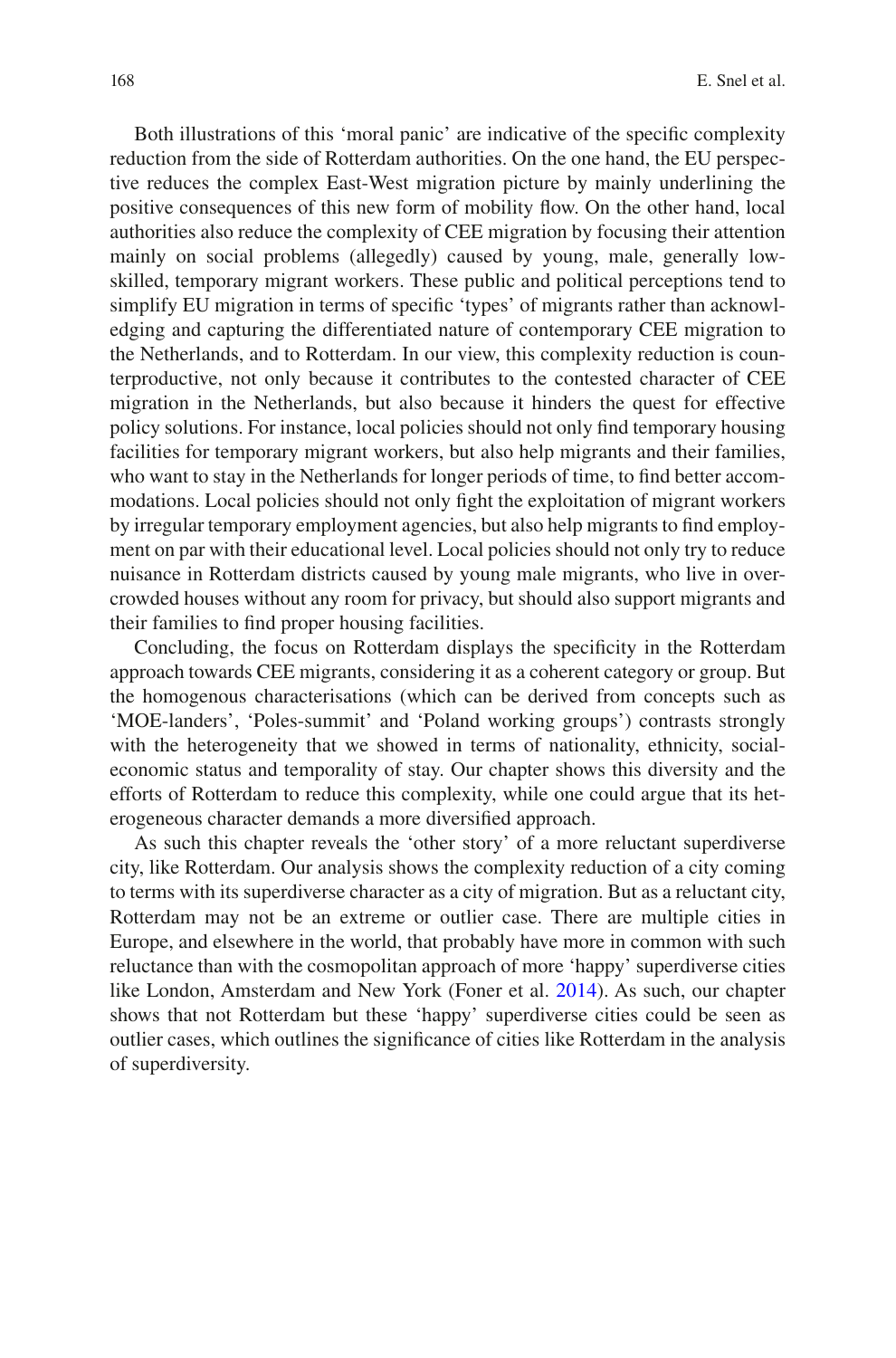169 8 Rotterdam as a Case of Complexity Reduction: Migration from Central and Eastern…

### **References**

- Castles, S., de Haas, H., & Miller, M. (2014). *The Age of Migration. International population movements in the modern world*. London: Palgrave Macmillan.
- Cornelius, W. A., Martin, P. L., & Hollifield, J. F. (2004). *Controlling immigration: A global perspective*. Stanford: Stanford University Press.
- De Leeuw, T., van Summeren, A., & Snel, E. (2016). *Grijs wonen' in Rotterdam. Een onderzoek naar de kansen en beperkingen van huurders en verhuurders aan de onderkant van de particuliere woningmarkt*. Rotterdam: Kenniswerkplaats Leefbare Wijken.
- Drinkwater, S., Eade, J., & Garapich, M. (2010). What's behind the figures? An investigation into recent Polish migration to the UK. In R. Black, G. Engbersen, M. Okolski, & C. Pantiru (Eds.), *A continent moving West? EU enlargement and labour migration from Central and Eastern Europe* (pp. 73–88). Amsterdam: Amsterdam University Press.
- Engbersen, G., Leerkes, A., Grabowska-Lusinska, I., Snel, E., & Burgers, J. (2013). On the differential attachments of migrants from Central and Eastern Europe: A typology of labour migration. *Journal of Ethnic and Migration Studies, 39*(6), 959–981.
- Foner, N., Rath, J., Duijvendak, J. W., & van Reekum, R. (2014). *New York and Amsterdam: Immigration and the new urban landscape*. New York: NYU Press.
- Garapich. (2011). Of alcohol and men: Survival, masculinities, and anti-institutionalism of homeless people in a global city. Studia Migracyjne-Przeglad Polonijny 1, 309–331
- Hochstenbach, C., Uitermark, J., & van Gent, W. (2015). *Evaluatie effecten Wet bijzondere maatregelen grootstedelijke problematiek ("Rotterdamwet") in Rotterdam*. Amsterdam: UVA (AISSR).
- Letter to Parliament. (2010). Plan van Aanpak huisvesting en inburgering van arbeidsmigranten uit Midden-en Oost- Europa. 25-06-2010.
- Letter to Parliament. (2012). Vrij verkeer van werknemers uit de nieuwe EU lidstaten. Inzake Nationale verklaring huisvesting. 29407: 146.
- Municipality Rotterdam. (2007). *Migratie in goede banen. Midden en Oost-Europeanen in Rotterdam.* Rotterdam.
- Municipality Rotterdam. (2008a). *Polen in Rotterdam* (Verkennend onderzoek van de leef- en werksituatie van de (toekomst)plannen van Polen in Rotterdam). Rotterdam: Bestuursdienst.
- Municipality Rotterdam. (2008b). *Monitor Midden en Oost-Europeanen.* Rotterdam.
- Municipality Rotterdam. (2011). *Monitor EU arbeidsmigranten.* Rotterdam.
- Municipality Rotterdam. (2012). Brief 'Uitbreiding Rotterdamwet t.b.v. kwaliteitssprong Zuid'*.* 01-05-2012.
- Municipality Rotterdam. (2013). De uitvoeringsagenda 2013–2014 EU arbeidsmigratie*.* Rotterdam.
- Municipality Rotterdam. (2015). De uitvoeringsagenda 2015–2018 EU arbeidsmigratie*.* Rotterdam.
- Muus, P. (2004). The Netherlands: A pragmatic approach to economic needs and humanitarian considerations. In W. A. Cornelius, P. Martin, & J. F. Hollifield (Eds.), *Controlling immigration: A global perspective*. Stanford: Stanford University Press.
- Seidler, Y., Weltevrede, A. M., de Boom, J., & Leerkes, A. (2015). Ongeregistreerde' kinderen met een EU-achtergrond in Rotterdam. In *Een inventarisatie van de omvang en achtergronden van kinderen en jongeren met een EU-achtergrond die niet voorkomen in de Basisregistratie Personen van Rotterdam*. Rotterdam: Risbo.
- Sert, D. (2014). Mapping and analysis of types of migrants from CEE countries. Comparative report. IMAGINATION working paper.
- Snel, E., Burgers, J., Engbersen, G., Ilies, M., Van der Meij, R., & Rusinovic, K. (2010). *Arbeidsmigranten in Rotterdam*. Rotterdam: NICIS/EUR.
- Snel, E., Van de Pol, S., Burgers, J., Engbersen, G., Ilies, M., Van der Meij, R., & Rusinovic, K. (2011a). *Arbeidsmigranten in Den Haag*. Rotterdam: NICIS/EUR.